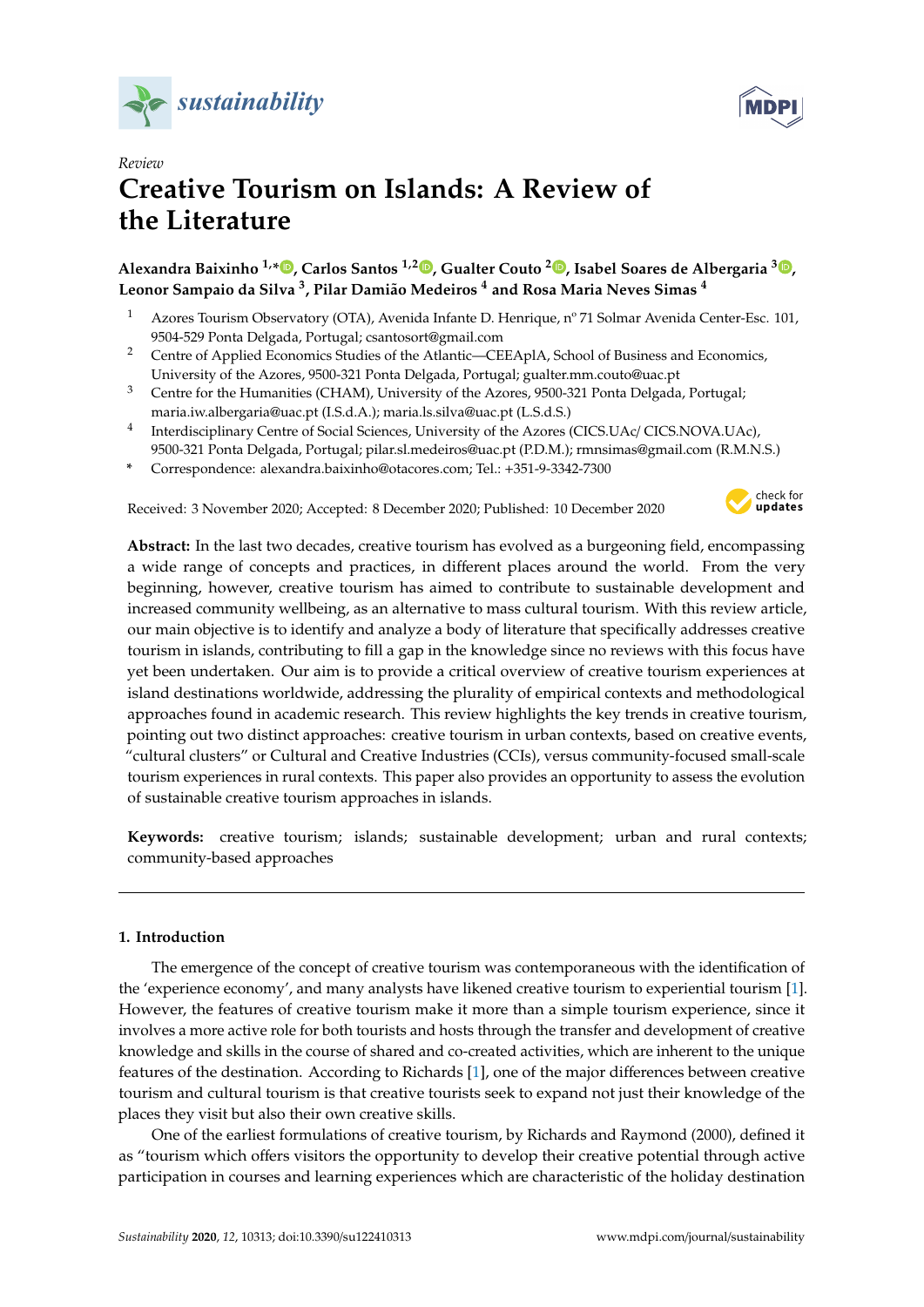where they are undertaken" [\[2\]](#page-20-1). In 2006, UNESCO's Creative Cities Network adopted the following definition: "Creative tourism is travel directed toward an engaged and authentic experience, with participative learning in the arts, heritage, or special character of a place, and it provides a connection with those who reside in this place and create this living culture" [\[3\]](#page-20-2). This connective, or relational, dimension of the experience between hosts and visitors is another distinctive feature of creative tourism, going beyond mere economic transactions and emphasizing (co-)production (making and doing) rather than just consumption [\[1\]](#page-20-0).

Building upon recent trends in cultural tourism, intangible cultural heritage and creative resources (are becoming increasingly relevant in creative tourism, bridging past and contemporary (and future) society and everyday life. Creative resources include the usual elements of the creative industries as well as the ability to apply innovation and creative thinking to traditional tourism, cultural or social resources [\[1\]](#page-20-0). According to the OECD report *Tourism and the Creative Economy* (2014), as new links between creative industries and tourism emerge, accompanied by new technologies, creative tourism keeps expanding [\[4\]](#page-20-3) (p. 7). New routes fostered by these links include the development of innovative contents in creative tourism experiences, as well as an increasing involvement of creative sectors in the production, consumption and distribution of these experiences [\[4\]](#page-20-3) (pp. 13, 16), [\[5\]](#page-20-4).

As Smith points out [\[6\]](#page-20-5) (p. 145), creative tourism has seen a twofold development in different parts of the world; it is either based "on the traditional practices of indigenous communities" or it is "connected to more contemporary experiential industries". Similarly, Richards argues that earlier creative tourism concepts were mostly based on "learning experiences related to traditional areas of culture and creativity", while more recent ones, boosted by the creative economy, are rather "based on the integration of tourism and creative industries as a whole, engaging not only consumers but also producers, policy makers and knowledge institutions" [\[4\]](#page-20-3) (p. 16). From this perspective, collaboration with creative industries holds the potential for value creation in multiple ways, including the development of other creative contents and concepts that can reach new target groups; new possibilities to interactively engage with audiences and/or to facilitate co-creation (for instance, through mobile apps, booking systems or user-generated creative content); the formation of new business models; the improvement of marketing strategies; the mobilization of wider networks, platforms and clusters; or the stimulation of new partnerships [\[4\]](#page-20-3) (pp. 16–17).

More recently, in their book *A Research Agenda for Creative Tourism*, Duxbury and Richards [\[7\]](#page-21-0) (pp. 2–4) have identified four overlaying phases in the conceptual evolution of creative tourism, all still "strongly evident today" (see Table [1\)](#page-1-0).

<span id="page-1-0"></span>

| <b>Stage</b>         | Approximate<br><b>Start Date</b> | <b>Forms</b>                                          | <b>Focus</b>                                                          |  |
|----------------------|----------------------------------|-------------------------------------------------------|-----------------------------------------------------------------------|--|
| Creative tourism 1.0 | 2000                             | Learning activities and<br>workshops                  | Production-focused                                                    |  |
| Creative tourism 2.0 | 2005                             | (a) Destination-based creative<br>experiences         | Macro consumption-related<br>perspective                              |  |
|                      |                                  | (b) Community-based tourism                           | Community-development thinking                                        |  |
| Creative tourism 3.0 | 2010                             | Links to the creative economy                         | More passive forms of creative<br>consumption                         |  |
| Creative tourism 4.0 | 2015                             | Relational networks and<br>co-creation of experiences | Micro consumption-related<br>perspective blending into<br>prosumption |  |

**Table 1.** The development phases of creative tourism.

Source: Own elaboration, based on Richards, 2018, and Duxbury and Richards, 2019 [\[5](#page-20-4)[,7\]](#page-21-0).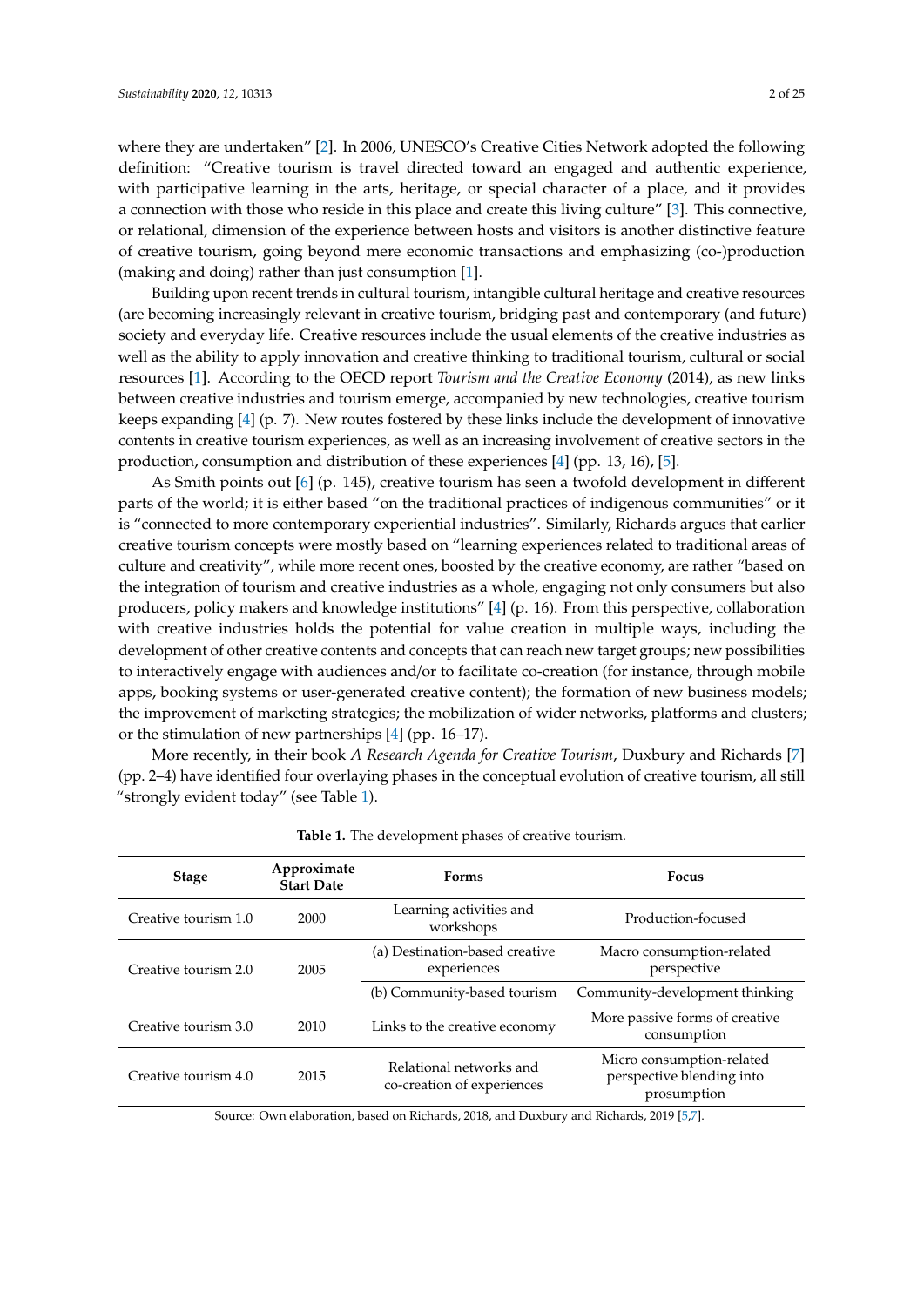These new trends in creative tourism follow new overall trends in tourism. On the one hand, tourism's conventional distinctions between 'hosts' and 'guests', or 'producers' and 'consumers', have been rapidly eroding, giving way to more dispersed networks of individuals and organizations involved in the co-creation of tourism experiences. On the other hand, tourism is being increasingly displaced from its conventional spaces—such as hotels, common tourist attractions or entertainment centers—towards more dispersed, diverse, everyday spaces and localities. Thus, tourist experiences (and places) are becoming less controlled by the usual tourism supply chains and are becoming more co-created and negotiated by multiple and dispersed actors and elements, which are "linked by new technology and dependent on disembedded trust" [\[1\]](#page-20-0).

The way creative tourism has been evolving in each different place depends on a wide range of factors, including "the style of tourism development, the economic climate, the presence of political will and local cultural factors", as well as the predominance of top-down- or bottom-up-driven initiatives and the support of the public sector [\[5\]](#page-20-4). Hence, nowadays, creative tourism no longer corresponds to a single definition but rather to a cumulative set of intertwined concepts, reflected in a wide range of practices, applied to a broad range of contexts [\[7\]](#page-21-0) (pp. 5–6). Or, as Richards puts it: "In the definition of creative tourism, the only constant is change. In essence, creative tourism consists of a bundle of dynamic creative relationships between people, places and ideas, through which lives can be improved and injected with new potential" [\[8\]](#page-21-1) (p. 10).

This work has been carried out in the context of the project CREATOUR AZORES, which is coordinated by the Azores Tourism Observatory in partnership with the Gaspar Frutuoso Foundation of the University of the Azores and the Centre for Social Studies of the University of Coimbra (CES). This is an integrated research-and-application project that aims to develop, implement and foster creative tourism experiences in the Azores Islands, thereby enriching the tourism experiences of both visitors and communities while promoting cultural vitality and sustainability and allowing artistic and creative activities to play a driving role in socio-economic development. By gathering knowledge and outlining the key trends, benefits, and risks across different case studies, we hope this article contributes to inform the development of sustainable creative tourism activities, not only in the archipelago of the Azores but also in other island contexts.

We also hope that our analysis will contribute to the resolution of the three overarching challenges identified in Duxbury and Richards' *Research Agenda for Creative Tourism* [\[7\]](#page-21-0) (pp. 5–7): (1) to develop a more integrated framework/conceptual model on creative tourism, drawing upon (multiple) prevailing definitions and diverse sets of practices; (2) to "more explicitly acknowledge and critique the temporal, conceptual and geographic contexts in which the research and conceptualization in the field has progressed" by "re-conceiving and critically examining creative tourism trajectories and their impacts" and by "critically revisiting earlier works in light of situations and challenges today"; and (3) "to link creative tourism to the major challenges facing our societies and the planet" by re-directing creative tourism towards a more intercultural and holistic sustainable development perspective.

#### *Brief Methodological Note*

The main objective of this paper is to identify and analyze the body of literature that specifically addresses creative tourism in islands worldwide, providing a critical overview on the multiple empirical contexts and research approaches found in our review of the literature. This comprehensive review examines references to islands found across the main body of creative tourism literature, e.g., [\[4,](#page-20-3)[5,](#page-20-4)[7,](#page-21-0)[9,](#page-21-2)[10\]](#page-21-3)—a thorough list of references can be found on the Creative Tourism Network website [\[11\]](#page-21-4). Further references on this subject were researched on Google and Google Scholar. While our main focus has been on published materials, such as scientific articles, book chapters, and reports, we have also included some unpublished conference papers and talks on creative tourism, mostly found through Academia or Research Gate. This qualitative review first involved a selection of papers, among more than seventy identified in our search. Besides having a focus on islands, the key criterion for inclusion was that of having an explicit mention to creative tourism (either as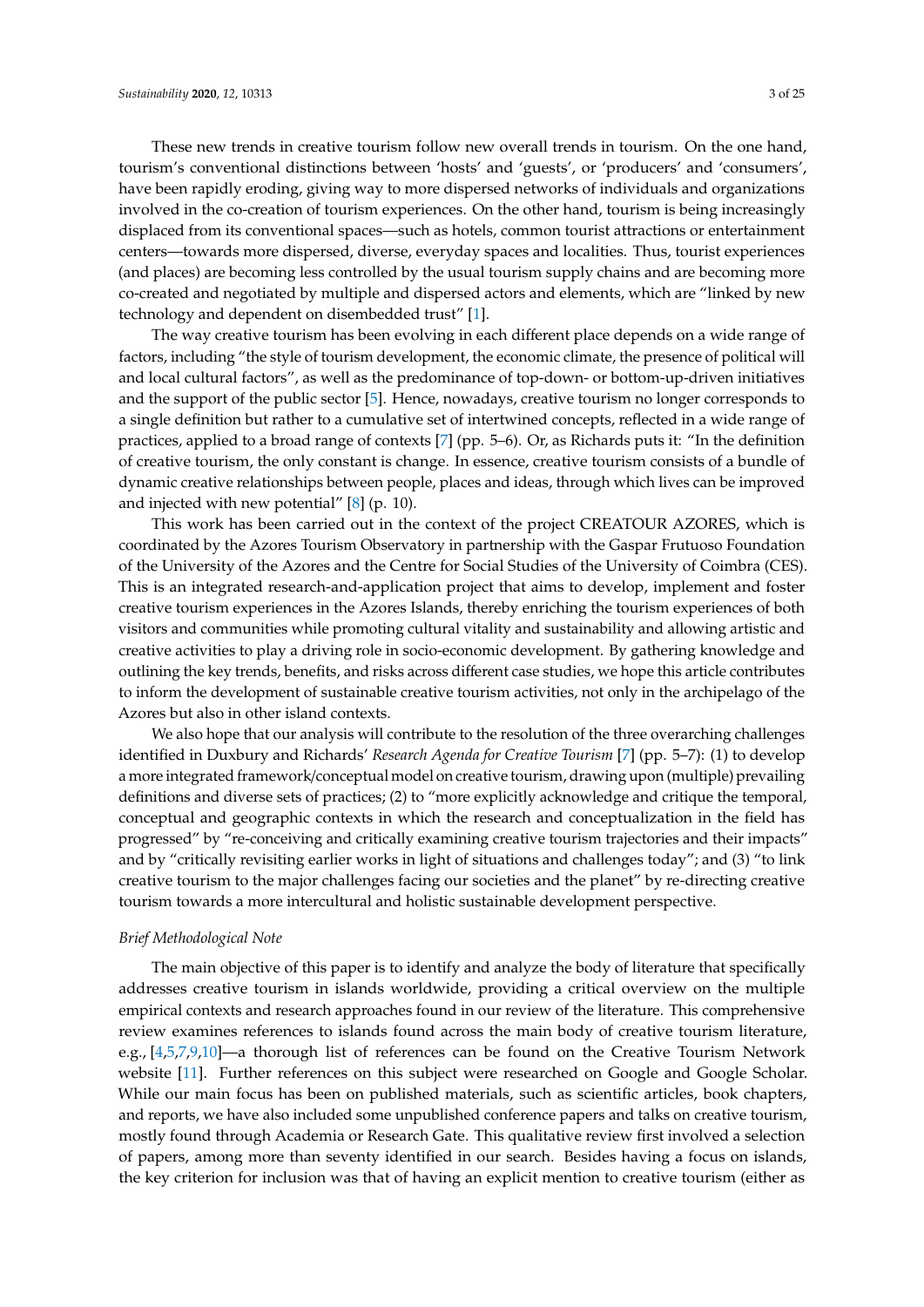keyword, or in the main text). Papers with a focus on creative industries in the context of cultural tourism on islands were also addressed in our review. The selected papers (more than fifty) were then thoroughly read by the authors and synthesized according to a previously defined analytic grid. Our analysis is presented according to the geographic location of the case studies and empirical accounts, per continent.

This paper discusses and builds upon the concept of creative tourism and analyses the current panorama of creative tourism approaches on islands. Therefore, in order to better contextualize our subject, our review of the literature also includes more general references to creative tourism and the diversity of island contexts worldwide. There is, however, a growing body of literature addressing other correlated issues on tourism, cultural heritage, and sustainability in islands, which is beyond the scope of this article as it does not specifically address creative tourism. This is one of the constraints of this review. Most of the references discussed here are in English, with a few exceptions in French, Spanish, Italian, and Portuguese. We also came across articles in other languages, particularly from Asia (Japanese, Korean, etc., some of which only provided abstracts in English), but most were either not accessible through the research platforms at our disposal or were written in languages unfamiliar to the authors, therefore being beyond the scope of this review. This is another constraint of this article.

In the following sections, this article will first go through the diversity of island destinations around the world where creative tourism is taking place (and where academic research has been undertaken). We then discuss the main trends and models being implemented in island contexts in different countries and continents worldwide. Finally, this paper highlights the key findings resulting from this literature review and proposes possible sustainable directions for the development of creative tourism.

#### <span id="page-3-0"></span>**2. Diversity of Island Contexts**

Perhaps the only common feature that all islands share is the condition of being "pieces of land permanently surrounded by water, with a land area of at least 0.1 km<sup>2</sup> $^{\prime\prime}$  [\[12\]](#page-21-5) (p. 87), [\[13\]](#page-21-6) (p. 189). Other than that, their differences may be anchored in a wide range of factors: remoteness, or location along the coast of the mainland; jurisdictional status; population; land area; physical and climatic characteristics; cultural identity; economic bases; infrastructure and logistics; tourism development policies; and governance models, among others [\[13](#page-21-6)[–15\]](#page-21-7).

Despite such differences, however, there seems to be an overall agreement that most island destinations, especially small islands, face particular challenges due to their isolation and are more vulnerable than mainland territories in terms of social, economic and environmental problems [\[15,](#page-21-7)[16\]](#page-21-8). Multiple factors act as barriers to their development, such as isolation, limited resources, weak economies, poor accessibility, inadequate infrastructure, and dependency on external forces [\[14\]](#page-21-9) (p. 106). Thus, below-average gross domestic product (GDP) per capita as well as higher cost of living are common in island societies [\[17\]](#page-21-10) (p. 61). In this context, many islands increasingly rely on tourism as a key (or main) source of export earnings.

In terms of geography, Baldacchino [\[12\]](#page-21-5) sets a key distinction between 'warm' and 'cold water' island destinations, arguing that "most warm water islands have levels of tourism penetration and infrastructure that are many times higher" than those of cold water ones. From his perspective, tourism in warm water islands tends to be focused on "sun, sea and sand", while tourism in cold-water island locations is focused on "harsh, pristine and fragile natural environments, characterized by wide open spaces", tending to be a more sustainable, exceptional, and expensive form of island tourism, centered on "ice, isolation, and indigenous people". Most cold water islands, he argues, are scarcely populated and characterized by wide open spaces, with difficult access and limited tourism infrastructure. In cold water environments, open water is not appealing and the temperature may even be life-threatening. These are generally reachable only by small-scale vessels or planes, and the absence of economies of scale keeps tourist numbers low, impacted by the "double-punch" of cost and distance. The good news is that in most of these locations, tourism is still a low-impact industry with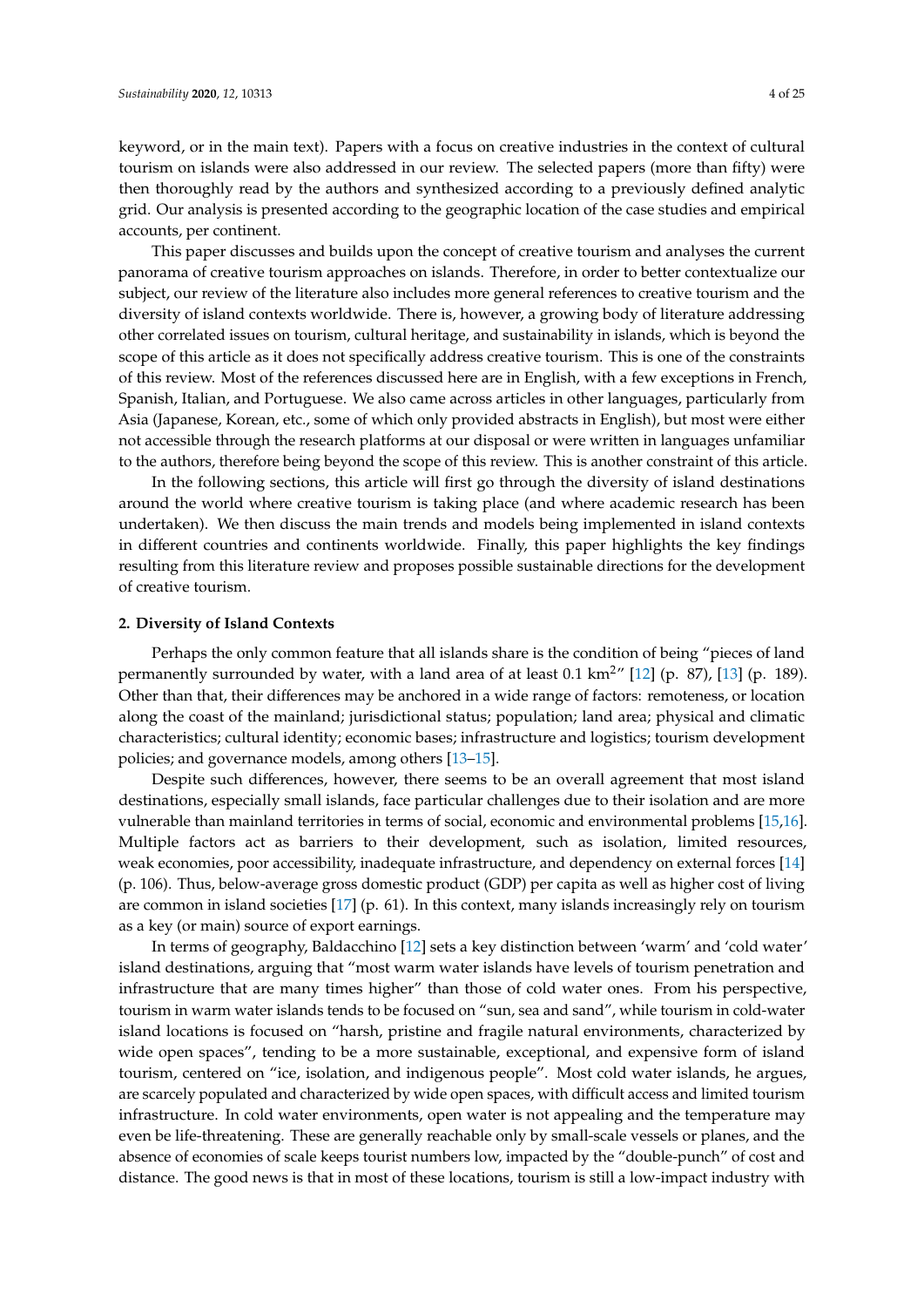a relatively high revenue that is locally retained. In addition, with the exception of Iceland, cold water island destinations are not sovereign states themselves but rather subnational island jurisdictions.

The panorama is quite different when it comes to warm water islands, many of which are sovereign states or microstates where governments have encouraged the development of tourism, "often seeking to lure foreign investment and identifiable brands" [\[12\]](#page-21-5) (p. 190). As an example, the Caribbean islands are the most tourism-branded and penetrated region in the world, with a shorefront that is "controlled or owned by hospitality interests or expatriates" (*idem*). Here, tourism puts additional pressure on public infrastructures, and on the environment. This is why some warm water islands (such as the Seychelles, St. Barths, or the Galápagos Islands—in spite of the differences, these island contexts still share some similarities with cold water island destinations, including their isolation, unusual terrestrial and marine wildlife and scenery, unique geologic and atmospheric features, and ample opportunity for adventure holidays and cultural experiences inherent to place) are increasingly trying to escape the trend toward mass market tourism and beginning to emulate the sustainable tourism approaches of cold water islands [\[12\]](#page-21-5) (p. 193).

For tourism, the maintenance of environmental values at a high level is essential, and this is even more relevant in the case of island tourism, which needs to be well-planned given the exceptionality and fragility of most island environments [\[15\]](#page-21-7) (p. 161). Following this line of thought, several researchers argue that there is a need for strategies and policy measures to help develop island tourism sustainably. Here, creative tourism, if planned and developed properly, represents an opportunity for a win-win situation for local residents, fostering sustainable development [\[14\]](#page-21-9) (p. 106). For instance, creative tourism can help combat seasonality by opening up possibilities of creating new destinations and new products based on the exploration and discovery of the intrinsic value of the local culture of a landscape and a community. It is "fundamentally important in optimizing tangible and intangible heritage destinations and has a positive impact on safeguarding culture and the authenticity of places because of the value and interest shown by tourists in the practices and traditions of resident communities" [\[18\]](#page-21-11) (p. 170).

Creative tourism is also more sustainable than cultural tourism based on consumption alone because it goes beyond the simple experience of ready-made products, providing "an opportunity to experience co-creation with other visitors, resident communities, and managers/promoters". Moreover, since creative tourists are interested in cultural diversity, they can help to increase the cultural value of the destination and help local communities to appreciate the everyday aspects of their culture [\[18\]](#page-21-11) (p. 170).

This does not mean that all forms of creative tourism are necessarily more sustainable than conventional cultural tourism. In fact, as Ilincic [\[19\]](#page-21-12) (pp. 101–102) notes, in many destinations, "the growing adoption of creative development strategies ( . . . ) has been criticized as a form of virulent 'fast policy' solution influenced by academia and policy makers". Moreover, since "creative tourism relies heavily on the everyday life of a destination and its intangible cultural resources", this selling of everyday life experiences in the marketplace can lead to their commodification. Another risk is the homogenization of creative tourism experiences worldwide (*idem*).

By examining the panorama of creative tourism developments on islands, one of the purposes of this literature review is precisely to identify which creative tourism directions can lead to sustainable tourism development in different island contexts and communities. Building upon Richards and Wilson's [\[9\]](#page-21-2) comparative systematization, from culture-led towards creativity-led development strategies in tourism (Table [2\)](#page-5-0), we suggest that the best model for creative tourism "intervention" in island contexts should be one that encompasses all dimensions of sustainable development (combining the economic, social and environmental dimensions), in line with the goals set in the UN 2030 Agenda for Sustainable Development Goals (SDGs) (resolution adopted by the General Assembly of the United Nations on 25 September 2015) [\[20\]](#page-21-13) while, at the same time, keeping future generations in mind. It is important to note that this attempt to bridge creative tourism with sustainable tourism is not a common one, and even less so when it comes to islands. On the one hand, creative tourism literature tends to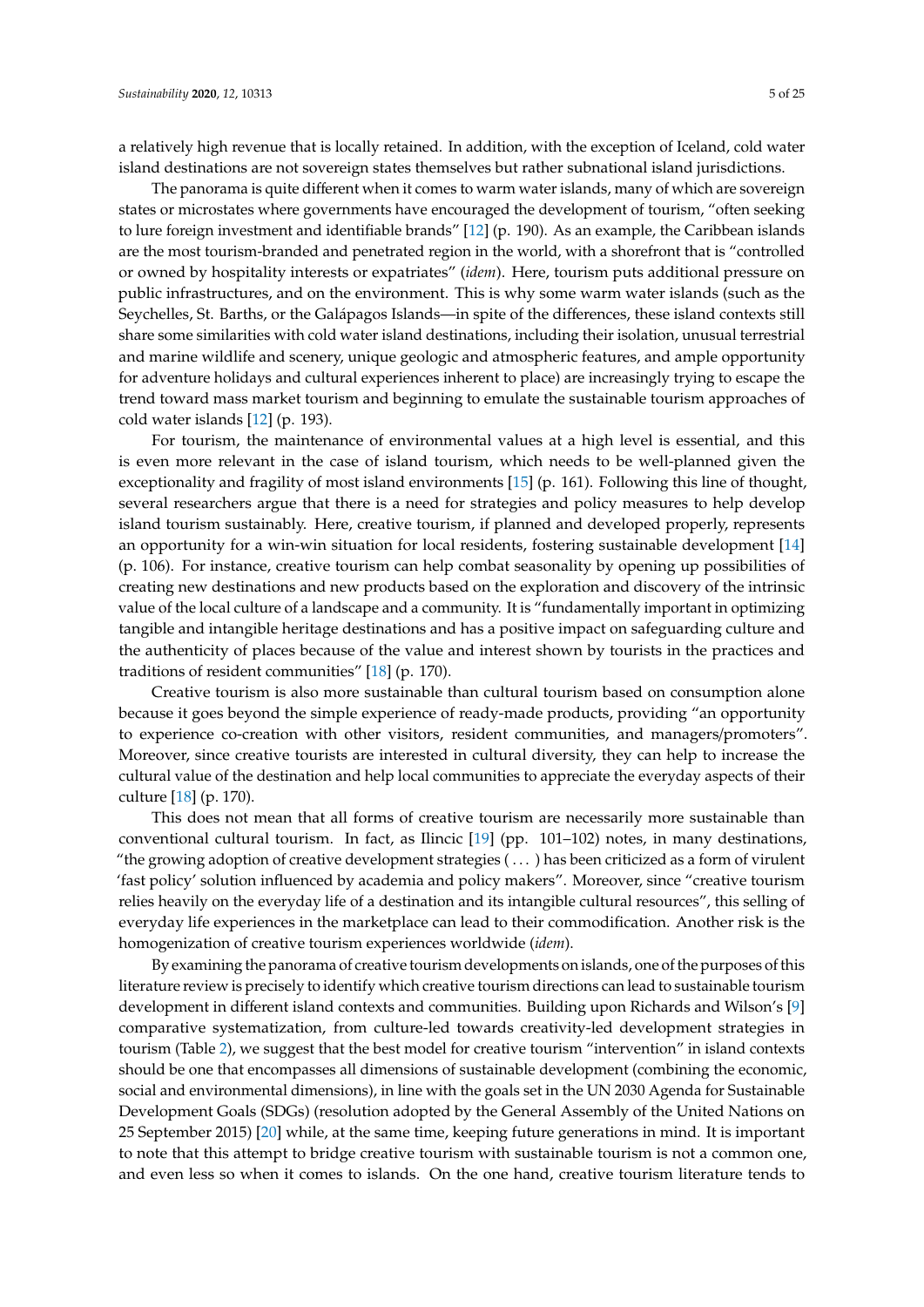emphasize the economic and social benefits of cultural and creative tourism. On the other hand, literature on environmentally sustainable tourism on islands often leaves out more cultural and social related aspects. Table [2](#page-5-0) reflects our view by characterising cultural tourism as a type of intervention which also contributes to "cultural" development (not just "economic"), and creative tourism as a type of intervention which can not only contribute to "realizing creative potential" but also sustainable development, in which all dimensions are taken into account (the economic, social, environmental, and also the cultural one—usually forgotten in most SDGs' agendas).

<span id="page-5-0"></span>

|                         | <b>Cultural Tourism</b>                   | <b>Creative Spectacles</b>              | <b>Creative Spaces</b>                          | <b>Creative Tourism</b>                                                                                           |
|-------------------------|-------------------------------------------|-----------------------------------------|-------------------------------------------------|-------------------------------------------------------------------------------------------------------------------|
| Timescale               | Past and present                          | Present                                 | Present and future                              | Past, present and future                                                                                          |
| Cultural<br>context     | High culture,<br>popular                  | Arts, Performance,<br>festivity         | Arts, Architecture,<br>design                   | Creative process                                                                                                  |
| Mode of<br>consumption  | Product focus                             | Performance focus                       | Atmosphere                                      | Experience co-makership                                                                                           |
| Learning<br>orientation | Passive                                   | Passive                                 | Interactive                                     | Active skill development                                                                                          |
| Intervention            | Economic (and<br>cultural)<br>development | Economic and<br>cultural<br>development | Cultural, social and<br>economic<br>development | Realizing creative<br>potential + sustainable<br>development<br>(environmental, cultural,<br>social and economic) |

## **Table 2.** Contexts of creativity in tourism.

Source: Own elaboration, based on Richards and Wilson, 2007 [\[9\]](#page-21-2) (p. 258).

Further ahead in this paper, we will come back to this issue, arguing for the need of more holistic and integrated approaches in which natural and cultural, material and immaterial heritage interconnect—bridging the concepts of creative tourism, cultural landscapes, and sustainable development.

We begin our review of the literature by identifying and analyzing the diversity of islands where creative tourism is taking place. As mentioned before, this review only includes a set of selected references that specifically address creative tourism or creative industries and tourism in island contexts (most of these are oceanic island locations, but we have also included a lake island (Prince Edward County, in Lake Ontario, Canada) and the River Mekong islands of Koh Trong and Koh Pdao (in Cambodia). The territory of Macau was also considered since it is a former island that later became a peninsula). Most of the references found and discussed here are relatively recent—many produced within the last five years.

In terms of typology, the island locations in these references include island states (e.g., Tasmania, Taiwan); small island developing states (SIDS) [\[21\]](#page-21-14) (p. 5), such as Singapore, Trinidad and Tobago (a dual-island Caribbean nation), Cape Verde (an archipelagic nation), and Guinea-Bissau, Timor-Leste, and São Tome and Principe (these last three are also least developed countries); as well as a diverse range of other islands which are under the jurisdiction of sovereign nations around the world—also called subnational island jurisdictions, or SNIJs [\[22\]](#page-21-15) (p. 11). Some are close to the mainland, while others are far.

Moreover, even within these typologies, there are other factors contributing to further diversity among island contexts. For instance, the SIDS found among our references can be regrouped into four sub-groups according to their level of development (the economic and social performance of SIDS is based on the consideration of the World Bank (WB) classification of economies by gross national income (GNI) per capita and of the Human Development Index (HDI) ranking of the United Nations Development Programme) [\[23\]](#page-21-16) (p. 4): (1) High Income (WB) and High/Very High HDI (Singapore, Trinidad and Tobago, French Polynesia); Upper Middle Income (WB) and High HDI (Mauritius); Upper or Lower Middle Income (WB) and Medium HDI (Cape Verde); Lower Middle or Low Income (WB) and Low HDI (Guinea-Bissau, São Tome and Principe, Timor-Leste).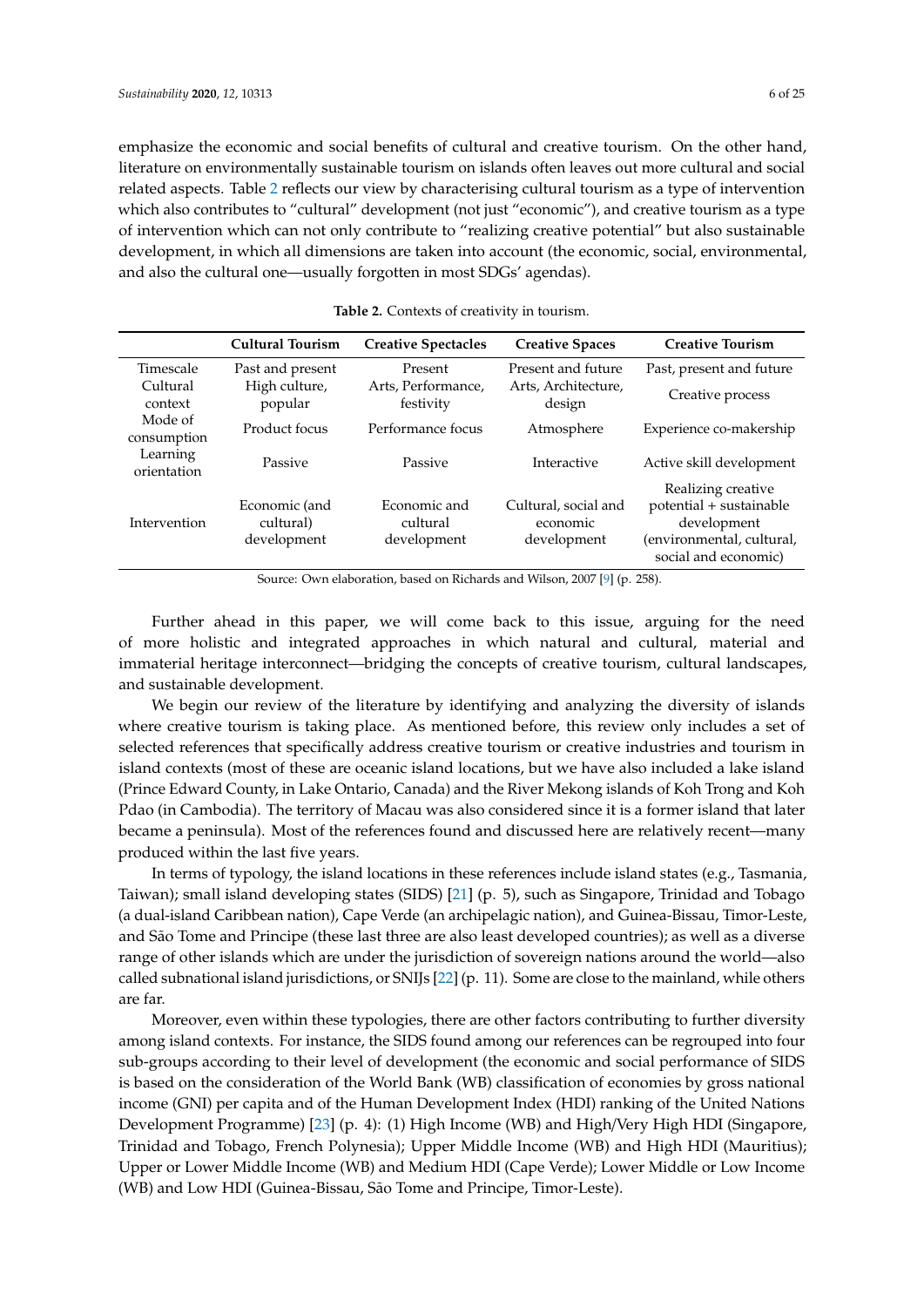Another indicator which might be worth considering in future comparative analyses of creative tourism in island contexts is the Tourism Penetration Index (or TPI, calculated as the number of stay-over tourists, times the average length of stay, plus excursionists, divided by the host population times 365) proposed by McElroy [\[24\]](#page-21-17) (p. 233), which ranges from 'low-density' emerging destinations, including growing 'intermediate islands', to more 'high-density' areas. TPI seems to be a more rigorous indicator than the most common measure of the socio-cultural impact of tourism, which is the ratio of visitors to the local population.

#### <span id="page-6-0"></span>**3. Panorama of Creative Tourism Approaches on Islands**

Geographically speaking, what first stands out in this range of references is the uneven distribution of publications across continents. In a recent text, Richards [\[5\]](#page-20-4) emphasized the role of Europe as the "cradle" of creative tourism, with "the longest history of development and probably the greatest diversity of styles". However, when we go through the literature on creative tourism on islands, it is Asia, not Europe, that emerges as the most prolific continent in terms of academic production on this subject. Europe appears in second place, followed by North America (including the Caribbean), Oceania, and finally by Africa.

## *3.1. Africa*

In the context of this less developed region, creative tourism on African islands and archipelagos seems to be in line with the 'slow' trend, "hampered by the same challenges as the development of tourism in general" prevailing in the continent [\[5\]](#page-20-4). Nevertheless, as Cardoso et al. [\[25\]](#page-21-18) point out, there are already diverse creativity and innovation-led initiatives taking place, namely addressing creative economy and creative industries, in countries such as Cape Verde, Guinea-Bissau, and São Tome and Principe. Here, the interplay between creative industries and environmentally responsible tourism, cultural heritage, traditional knowledge, and local communities is seen as a key in anchoring and catalyzing sustainable development.

Community-based solidary tourism or gastronomic festivals in Cape Verde, ecotourism practices and products in Guinea-Bissau, and diverse creative tourism services and experiences in São Tome and Principe are increasingly combining nature, local knowledge, and local production with culture and creativity through sustainable and responsible tourism frameworks [\[25\]](#page-21-18), opening up the path for similar approaches elsewhere in Africa.

Further research and case studies also worth mentioning in relation to island destinations in this continent, even if creative tourism is not explicitly referred, are Naidoo and Sharpley's [\[26\]](#page-21-19) work on agritourism and community well-being in Mauritius and Pollice et al.'s [\[27\]](#page-21-20) accounts on 'Placetelling' and sustainable tourism in Cape Verde.

#### *3.2. Oceania*

Our literature review did not identify many new references addressing creative tourism on islands in this continent. Two of them [\[28,](#page-21-21)[29\]](#page-21-22) have already been briefly discussed by Richards [\[5\]](#page-20-4). Raymond's account draws on a concrete example of developing creative tourism experiences/workshops to help craft producers in the small city of Nelson (north coast of New Zealand's South Island) through the "sustainable business" frame of Creative Tourism New Zealand (CNTZ) [\[28\]](#page-21-21). This is a useful article, as the author describes a set of practical challenges and limitations of his business model, including issues such as budget, target audiences, tutors, and marketing strategies.

The reference to the city of Wellington in New Zealand (North Island) is another well-known case study in creative tourism literature [\[4\]](#page-20-3). Wellington's positioning as New Zealand's "Creative Capital" has been a deliberate strategy developed by the local government with its policy of strengthening creative industries and creative hubs and clusters in partnership with several arts and cultural organizations. The city, also known as "Wellywood", has been particularly successful in developing the film and festival sectors to revitalize the city and encourage economic growth, while boosting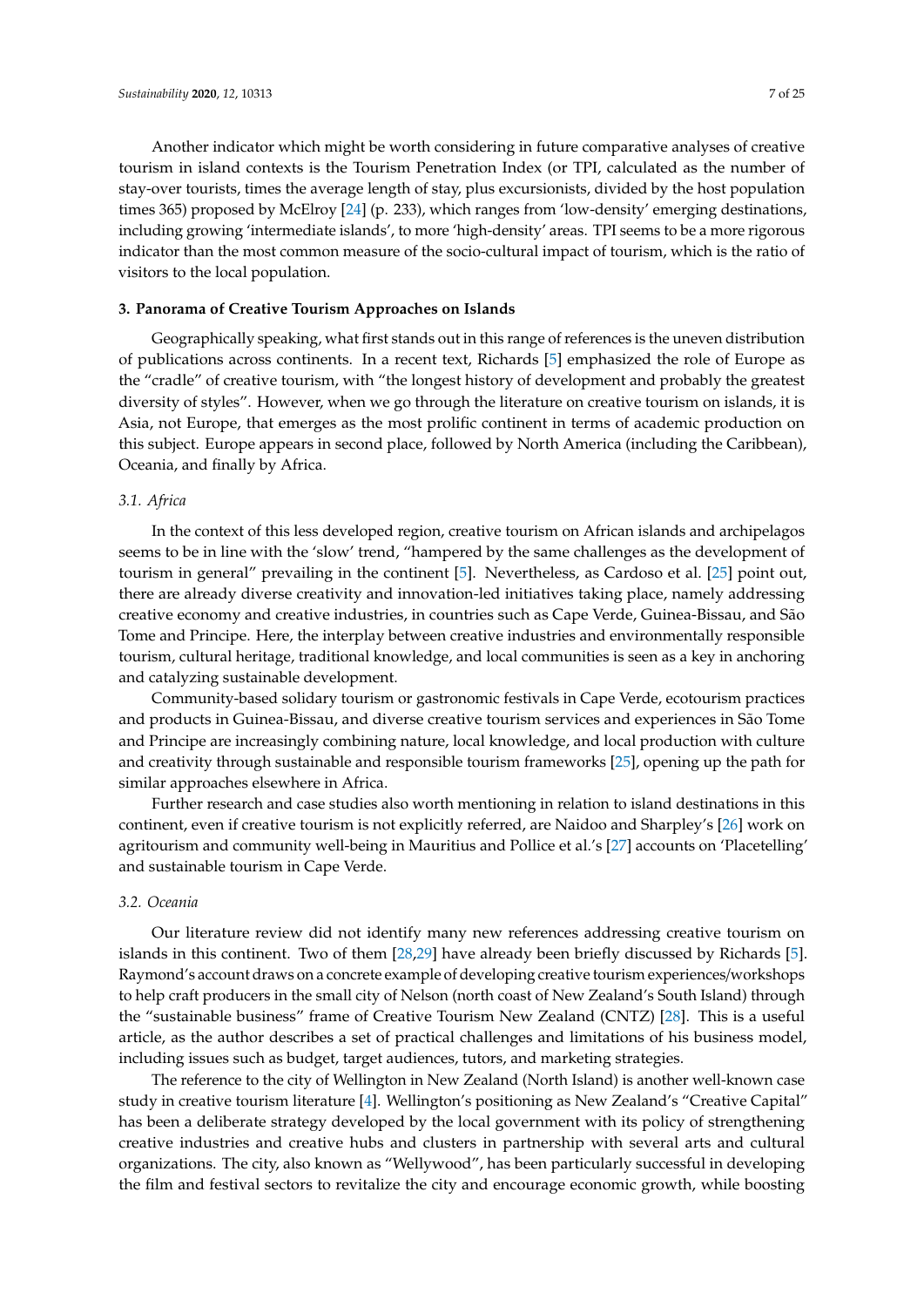tourism through film-based attractions and tourist experiences (e.g., film-related public art and studio tours) [\[4\]](#page-20-3) (pp. 19, 155–163).

The creative tourism approach presented in Lehman and Reiser's research [\[29\]](#page-21-22) is rather different, being based on the role of an iconic private sector cultural entity in Tasmania—the Museum of Old and New Art (MONA)—as a provider of creative tourism experiences. The article demonstrates how MONA has, itself, become a 'destination'/corporate brand, playing a key role in wider place-branding strategies, in close articulation with governmental stakeholders. The authors suggest that private museums (such as MONA) are more flexible and easily adjustable to market forces than public museums and, therefore, more able to shape their "product" offering according to market needs [\[29\]](#page-21-22) (p. 21). Hence, they contend that MONA's case study goes beyond a concept of 'creative tourism', implying that "visitors must make or learn about something", based instead on the concept of "co-creation by immersion" in the events and exhibitions and being "surrounded by creativity" [\[29\]](#page-21-22) (pp. 29–30). The case of MONA, therefore, expands the notion of creative tourism as an immersive art experience (with the help of interactive technologies/devices).

Following this line of thought, but without explicitly mentioning creative tourism, Bieldt [\[30\]](#page-22-0) examines the role of creative industries in shaping new models of "museum consumption" and "museum experience" at the Museum of New Zealand Te Papa Tongarewa (in Wellington). According to Bieldt, the interrelationships between the visitor, the market, and the newly entrepreneurial museum have brought about a type of "new museum" in which a central goal of management is to achieve the "museum experience". The role of creative industries in promoting cultural production and consumption often turns "museum visitors" into "museum consumers"—in this "entrepreneurial paradigm (...) museums seek to create new expectations for museum consumers and then fulfil the created desire for information, entertainment, recreation and social interaction" [\[30\]](#page-22-0) (p. 3). This museum promotes itself as "renowned for being bicultural, scholarly, innovative, and fun" while aiming to provide visitors with "a stimulating, inspiring experience" [\[30\]](#page-22-0) (p. 5).

Finally, with a focus on cultural festivals, including the Kangaroo Island Art Feast in Australia, and without referring directly to creative tourism, George [\[31\]](#page-22-1) highlights the importance of regional festivals (of music, food, and art) for community cohesion, regional identity, fiscal viability, and people's experience of art and culture and reveals how these events contribute to more complex understandings of "place identity". Narratives about these events produced by residents, artists, and visitors are often heterogeneous (and sometimes conflicting), constructing multiple (and more or less dynamic) versions of rurality. The author argues in favor of the coexistence and coordination of similar festivals taking place in small regions rather than their competition among each other.

Yet another potential direction for creative tourism in this continent, even if not explicitly referred to by Lovelock et al. [\[32\]](#page-22-2), is the transition from commercial fishers to tourism entrepreneurs providing "wildlife tourism experiences". This is a growing trend among islanders in the communities of Stewart Island and Chatham Island (New Zealand) in response to the decline of traditional fishing activities.

#### *3.3. North America*

In the Americas, all the references to creative tourism found in our review are situated in North America. There is an emphasis on islands under the sovereignty of Canada, particularly the Island of Newfoundland [\[14\]](#page-21-9), the Magdalene Islands, and Prince Edward Island (on the North Atlantic Coast), Southern Bay Baffin Island and Shediac Bay Island (in the Artic Ocean) [\[33\]](#page-22-3), and the Lake Ontario island of Prince Edward County [\[34,](#page-22-4)[35\]](#page-22-5).

In Canada, the National Tourism Marketing Organization (Canadian Tourism Commission) [\[33\]](#page-22-3) seems to be a key driver institution in disseminating creative tourism initiatives and branding them (as part of a wider national strategy). An example is the publication "Signature Experiences Collection", focused on selling travel experiences designed and delivered by qualified Canadian tourism businesses and aligned with Canada's tourism brand, which includes three islands—Southern Bay Baffin Island, Shediac Bay Island, and Prince Edward Island.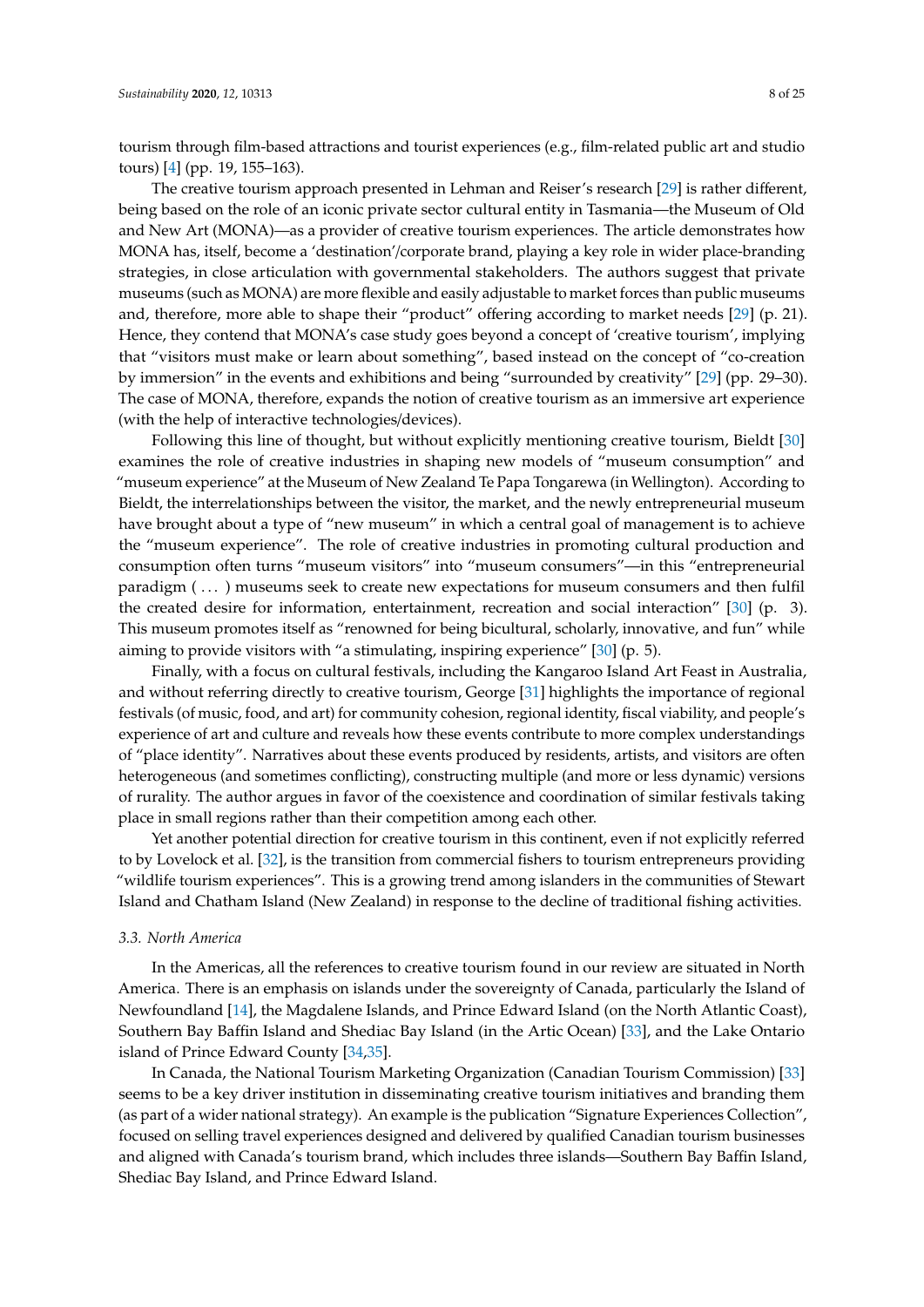Another Canadian example, located in Quebec, the Magdalene Islands archipelago (Îles de la Madeleine), has been certified since 2018 as a Creative Friendly Destination by the Creative Tourism Network. In 2015, the archipelago had already received the prize for Best Creative Tourism Awards Strategy, in recognition of the quality, originality, and innovative nature of an experiential tourism pilot project. This project aimed at new approaches to the development of tourist experiences in arts, crafts, and culinary companies, as well as a detailed planning of all the resources (materials, human, financial, etc.) necessary for these experiences. It involved two museums, a workshop-museum ("économusée") and an agri-food experience, as well as three arts and crafts workshops. This concept of "économusée" might deserve further exploration within the field of creative tourism. It has been widely encouraged in Canada, particularly in Quebec, and it is basically another word for artisans' workshops, showcasing their work (know-how and products) in their own workplace/atelier. It combines both an 'econo'mic and a 'museo'logic dimension, allowing artisans in fine crafts or agri-food sectors to interact with the general public. Through these workshops/artisans-at-work experiences, the cultural and pedagogical relevance of preserving intangible heritage (by sharing traditional knowledge and craft-making skills) is intertwined with the importance of profitability and efficiency of artisans' small businesses/enterprises (by means of 'fee-based guided visits' and/or by selling their 'live'-made products on the premises). There is an international network of économusées which both supports and 'certifies' the quality and authenticity of their members, while simultaneously promoting them as distinctive tourist offerings (http://[economusees.com\)](http://economusees.com). The primary focus of creative tourism in the Madeleine Islands lies in the distinctive potential of the destination through innovation, emotional appeal, personal impact, and close contact with the local population. The official website promoting this tourist destination [\[36\]](#page-22-6) highlights several factors contributing to this recognition and increased competitiveness in the area: the unique culture in this destination, based on strong identity and insular DNA; a highly involved, collaborative, and hospitable population; a vibrant creative atmosphere that encourages the presence of artists and artisans (native or foreign); an inclusive destination management model; and a wide range of creative experiences, including soap creation workshops, pottery classes, blown glass introductory courses, cooking classes, photography workshops, and candle-making workshops, among others.

On the rural island destination of Newfoundland, the French Shore Historical Society (FSHS)—a volunteer-based non-profit institution—intends to preserve, interpret, and protect the cultural resources linked to the historic French Shore while developing new creative tourism products through local craft traditions [\[14\]](#page-21-9). Since 2010, a group of fishermen's wives in the community (assisted by a participatory action researcher) have embroidered a long tapestry that documents the region's heritage and have been organizing workshops where the local Bayeux stitch technique is taught to tourists/visitors. Other creative activities, available at the French Shore Interpretation Centre (FSIC), include bread making in an original French bread oven, photography, canvas mat making, general art and painting, community guided tours, and archaeological excavations. With regards to this case study, Hull and Sassenberg's article highlights the need for proper planning and development of creative tourism activities, emphasizing the role of the public sector (namely the Canadian federal and provincial governments) in providing the necessary assistance and funding. This research also brings forth some of the local limitations and issues that need to be taken into consideration in order to improve local creative tourism experiences, such as the need for permanently employed staff; the improvement of road infrastructures; proper workshop/exhibit spaces; appropriate staff training, etc.

Prince Edward County (PEC), in Lake Ontario, is another rural community that has been capitalizing on its unique quality of place (including natural and cultural resources) and investing in the revitalization of local development by means of creative economy and tourism measures [\[34,](#page-22-4)[35\]](#page-22-5). Through a combination of quantitative and qualitative data, Stolarick et al. [\[34\]](#page-22-4) examine Prince Edward County's development strategy, focused on enhancing the overall economic development and the desirability of the region as a tourist destination by means of creative economy activities, including gastronomy, enology, culture and heritage, and visual arts. The authors contend that along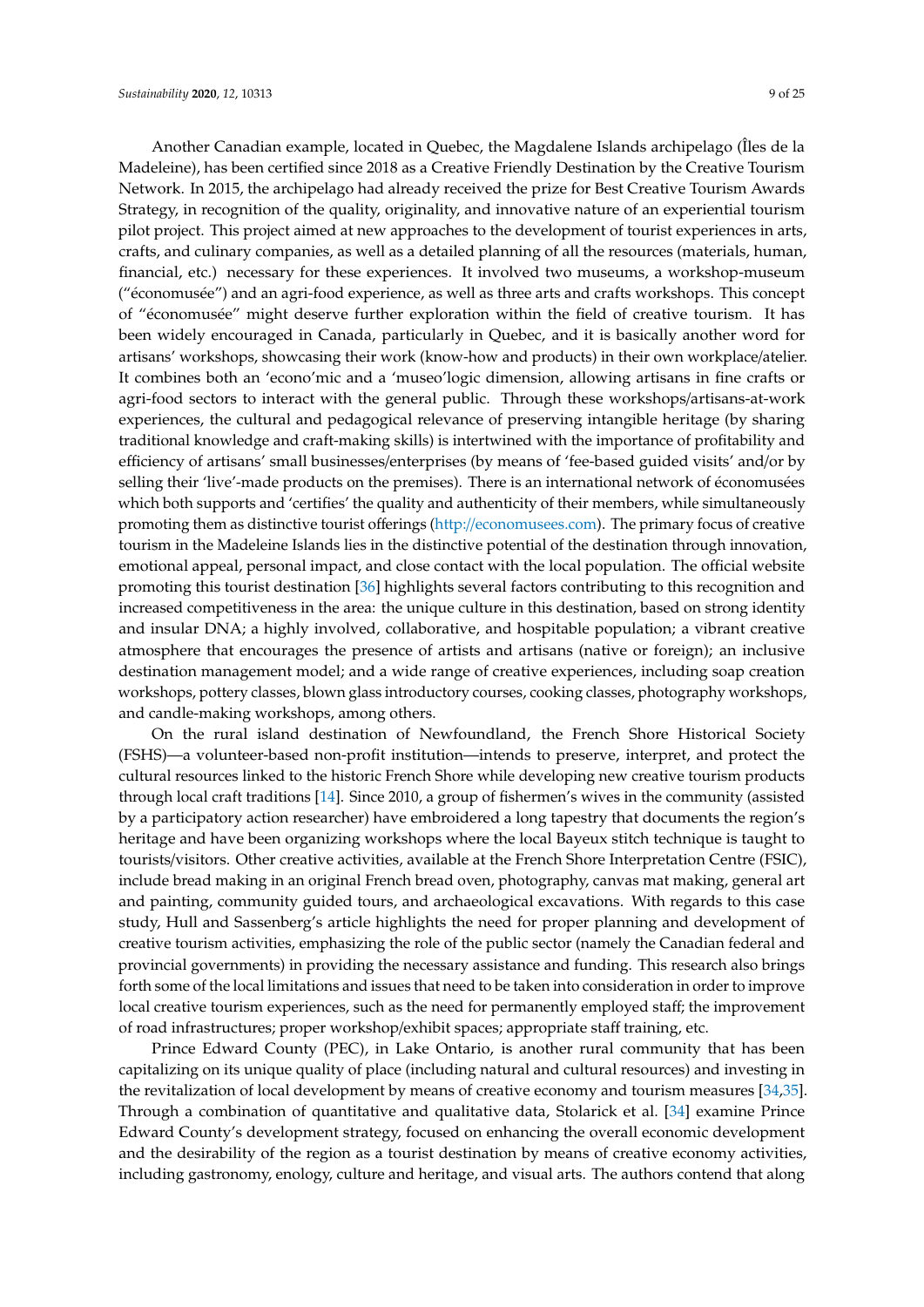with tourists, creative workers can also be attracted as new permanent residents to locations that provide a heightened sense of quality of place. However, in order to attract new creative class residents to the region, fostering lasting advantages and a more sustainable economic outcome, local development strategies must also focus on other fundamental aspects of "regional quality of life amenities", such as quality of education, healthcare, and infrastructures within the community [\[34\]](#page-22-4) (p. 251). On the other hand, Prince Edward Lennox & Addington Institute for Rural Development's report [\[35\]](#page-22-5) addresses the strengths and weaknesses of the growth of the region's knowledge-intensive creative rural economy. For instance, it highlights the importance of training and retaining youth as well as attending to the needs of an ageing population.

In another context, Burke [\[37\]](#page-22-7) addresses the cultural industries and creative clusters around Carnival in Trinidad and Tobago (in the Caribbean), although not through a creative tourism lens. The author analyses the typology of creative clusters, comparing the advantages and disadvantages between the bottom-up cluster framework, linked to Anglo-Saxon communities, and the top-down cluster framework, typically adopted by the French cultural lineage. By examining the efficacy of creative clusters for Caribbean states, Burke claims that their potential value for SIDS lies on a more "targeted, holistic and manageable approach" to creative sectors, through a "local ecosystem strategy" able to catalyze communities.

We also came across another reference to Cape Breton Island [\[38\]](#page-22-8). However, although the article is focused on culinary tourism, referring to "authentic" tourism experiences in the context of a sustainable community approach, the concept of creative tourism, mentioned as such, is absent.

#### *3.4. Europe*

In the European continent, there is one overall aspect that stands out—with the exception of the UK (and Scotland, in particular), most references address Southern European island contexts, in countries such as Croatia, Greece, Italy, Spain, and Portugal. Moreover, all of these islands, sites of creative tourism case studies are subnational jurisdictions (or SNIJs).

One of the earliest references is the island of Crete (Greece), included in Greg Richards' text on textile-related cultural tourism in peripheral regions [\[39\]](#page-22-9), along with two other non-island regions (Alto Minho in Portugal, and Lapland in Finland). Crete's case was part of the EUROTEX project, funded by the Regional Directorate General of the European Commission, with the aim to "stimulate increased purchasing of local textile handicrafts by tourists" in order to boost the economy in disadvantaged areas of Europe [\[39\]](#page-22-9) (p. 323). Based on a 1998 two-phase questionnaire survey of tourists, this study shows how craft industries in peripheral regions often have to compete with souvenirs, goods, and services imported from other regions.

In Crete, in the mountain village of Anogia, for instance, at one stage, every house had a loom, but these are no longer being used on a large scale today. Recently, some local individual entrepreneurs have begun to develop "experiences" for tourism consumption, including shops with looms in the window where tourists can see cloth being woven [\[39\]](#page-22-9) (p. 326). However, the problem is that most local shops sell "hand-made" items and "factory-made" cloth side-by-side, without making a clear distinction between the two. Therefore, as Richards notes, unless local production is stimulated (and distinctively marketed), instead of consuming "typical" cultural products of the region they are visiting, tourists end up buying "cheap imports", which causes "economic leakages and loss of local employment opportunities" [\[39\]](#page-22-9) (p. 324). This means that if the skills of local textile artists are not capitalized–either by developing high-quality products or by producing new designs using traditional methods—local textile production will end up dying, unable to compete with imported textiles. Hence, the development of mass tourism can paradoxically lead "to the undermining of local production, by sucking in imports" and indirectly cause "rural out-migration" [\[39\]](#page-22-9) (p. 326).

According to the article, a second phase of surveys of visitors to Crete was carried out in hotels in Rethymnon and at the Monastery of Aghia Irini ("where local young women are trained in textile skills every year") [\[39\]](#page-22-9) (p. 329). This research also refers to other stakeholders in Crete involved in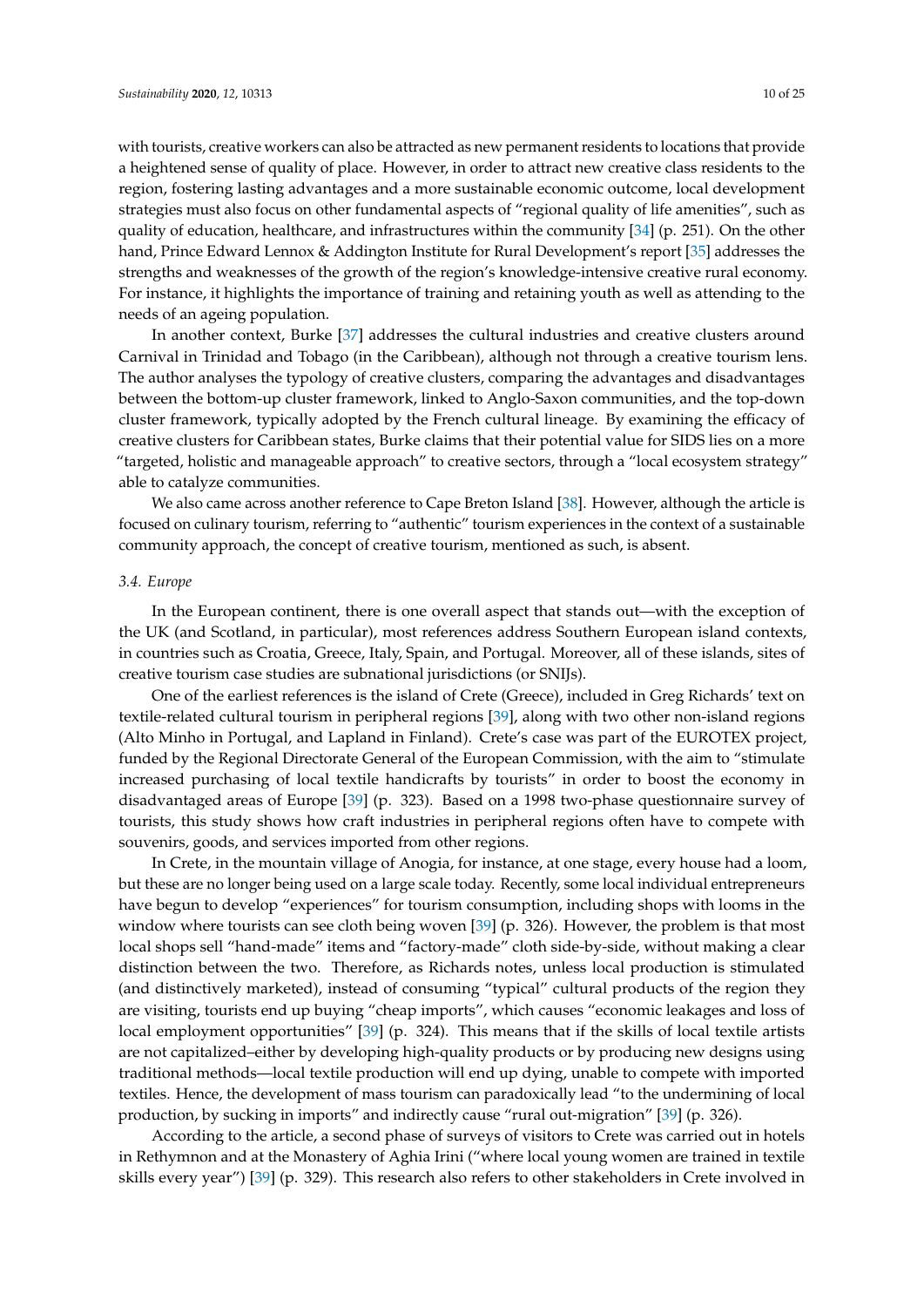the project, such as the largest hotel chain in Greece (Grecotel); local travel agents and foreign tour operators—who promote and organize tours "where visitors get an interactive and living experience that encourages them to purchase the products they see being made"; or the Greek National Tourism Offices, which distribute a (re-edited) brochure on "Textile Routes" in most European capitals, as well as at international exhibitions [\[39\]](#page-22-9) (pp. 329, 336). It would be interesting to have a more recent account of these developments to see if (and how) they have accompanied evolving trends in the creative tourism field, such as the co-creation dimension.

In Croatia, we came across two very distinct creative tourism case studies, both in the Adriatic Sea. The first one, on Pašman Island—a rural destination close to the mainland—looks at a resort development driven by international consultants (Dream Resorts Factory), with inputs from local residents and policy makers (National Government) [\[14\]](#page-21-9) (p. 106). According to Hull and Sassenberg, the purpose of the regional masterplan (financed by the government) is to fit Pašman Resort "into the marketing strategy of the country and make it the epitome of the Mediterranean as it once was" by building four "traditional theme-based villages" that provide recreational opportunities and "create authentic and traditional experiences for visitors". This resort's creative tourism approach intends to involve visitors in the everyday life of the locals by offering "theme based 'edutainment' experiences", such as to "adopt a piece of land, and ensure its sustainability, together with a Croatian farmer/ranger" (build bird houses, beetle boxes, etc.); "make your own olive oil"; participate in "traditional harvesting" and in a local "festival with traditional Mediterranean folklore and food" [\[14\]](#page-21-9) (pp. 104–105).

From a different perspective, the second case study on Kvarner Bay Islands (Krk, Cres, Losinj and Rab) is based on a supply-side approach, involving local suppliers of tourism products and experiences and local tourism authorities (through surveys, interviews, and focus groups, followed by situational and scenario analysis) [\[38\]](#page-22-8). Aiming to help "reposition Kvarner as a creative tourism destination", this study proposes the development of a large number of creative tourism activities, including workshops in the fields of gastronomy, art, music, sculpture, entertainment, recreation and sports, and agriculture [\[40\]](#page-22-10) (p. 512). In this paper, creative tourism is considered a source of development and competitiveness for the Kvarner destination by differentiating and increasing the quality of its tourism offer through innovation and by reducing seasonality [\[38\]](#page-22-8) (pp. 507, 514). The study also recognizes the importance of linking the creative tourism experiences offered by the different individual "micro-destinations of the Kvarner region" under an integrated approach promoted by an umbrella creative tourism destination/regional brand [\[40\]](#page-22-10) (pp. 513–514).

In Italy, the case of Sicily is included in two different research articles. Scrofani and Leone's article [\[41\]](#page-22-11) combines a literature review with field research based on local creative tourism events. This research addresses both endogenous events, directly emanating from activities and resources rooted in the territory (e.g., the ChocoBarocco di Modica—a gastronomic event based on chocolate made according to traditional techniques, already in its thirteenth edition; the Cous Cous Festival, in San Vito Lo Capo; and the Taormina Film Festival), and exogenous events, generated elsewhere but eventually involving local actors and artists at a later stage (e.g., Ursino Buskers—circus and performative arts festival—in Catania, or the annual International Book Festival (TaoLibri) in Taormina).

The authors conclude that over the years, the repetition of these events has reinforced their "territorial imprinting", fostering a sense of place that becomes rooted in the collective memory of the inhabitants and tourists. According to the authors, those actors who contribute to the organization and production of each event play a decisive role in the "territorial imprinting" (*radicamento del senso del luogo*, in the original) of the event and its perception among tourists and, above all, the local population. In the case of endogenous events, locally-based actors are fundamental). At the same time, it also contributes to develop "territorial identity innovation/transformation", as a more fluid and dynamic concept of place identity emerges, through the continuous modifications of the social, cultural, and economic relations between local communities and external visitors/tourists [\[41\]](#page-22-11) (p. 131). With regards to the challenges and risks that often accompany these events, the authors note some past problems due to insufficient hotel and accommodation facilities in a small fishing town (during the Cous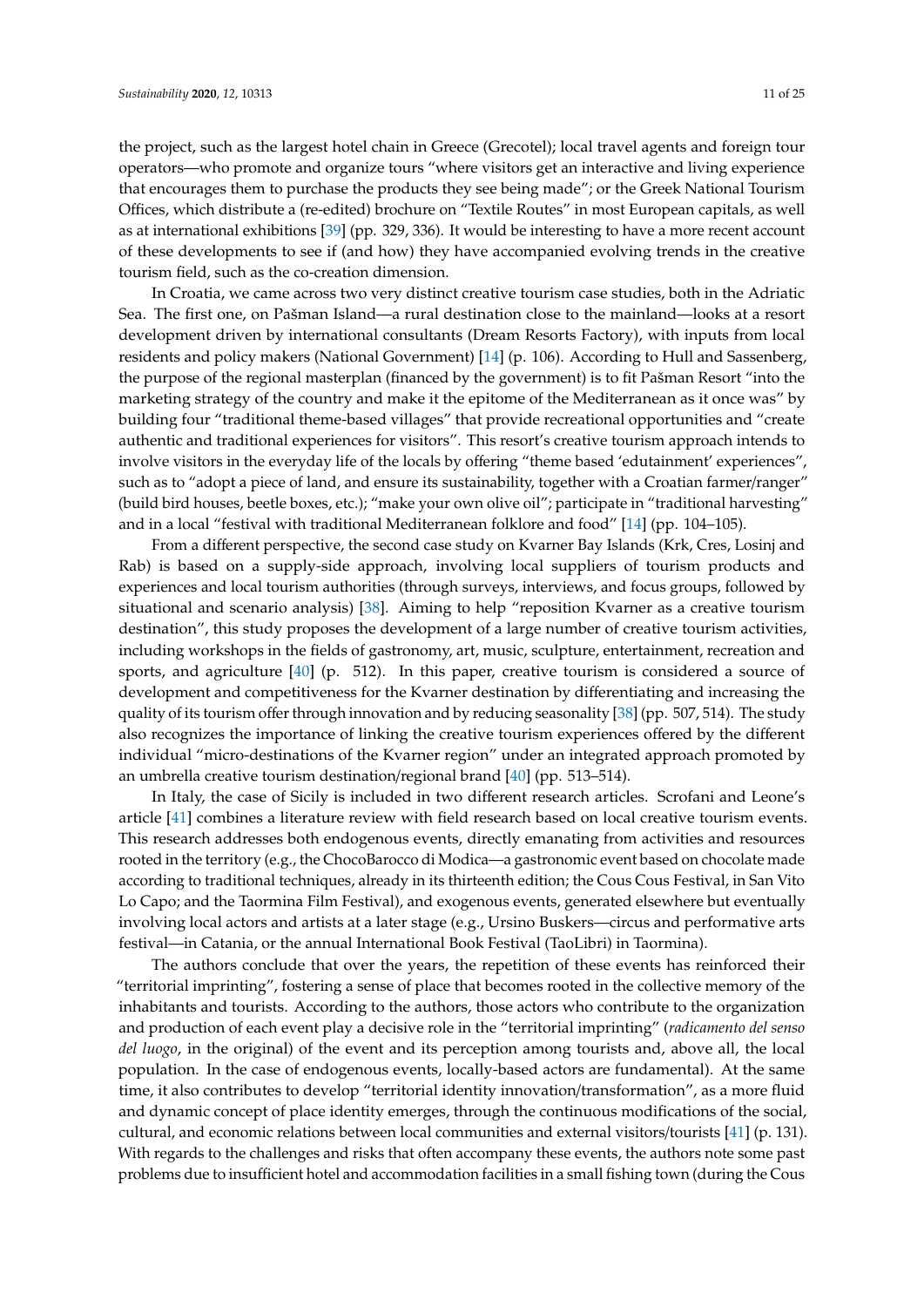Cous Festival), which brought changes to the economic basis of the community with the construction of new private buildings to accommodate tourists, as well as the use of local houses for tourism rentals. Moreover, they call attention to the risk of over-emphasizing the promotion and sale of products in eno-gastronomic events with a commercial dimension that overpowers the local culture and arts. Commodification often takes over in these situations, when it is the expression/celebration of local culture/art that should be privileged—along with the (co-)creation of original activities and products and tourist experiences [\[41\]](#page-22-11).

Using a different methodology—an online survey questionnaire administered to foreign and domestic tourists—Giaccone et al. [\[42\]](#page-22-12) studied the preferences of tourists in terms of different types of creative experiences in Sicily. The aim of the researchers was to analyze tourists' preferences toward different typologies of creative tourism in order to create package deals adjusted to demand. The results show tourists' preferences for mixed packages where there is at least one creative experience.

In the highly-touristed Balearic island of Ibiza, Spain, in 2016, an appeal was launched to the whole community to participate and present projects within the realm of creative tourism, under the motto "Sé creativo, transforma el turismo" (Be creative, transform tourism), through the Ibiza Creativa platform [\[43\]](#page-22-13), as a mechanism for the development of local creative tourism. However, because there was a great lack of knowledge of the concept on the island, a dissemination plan was developed, along with workshops and informative sessions as well as training sessions and specific support for entrepreneurs. With a strategy based on authenticity, creativity, sustainability, and the premise that it is the local people who bring life to the intangible heritage of the island, this program supported the structuring of experiences and tourism products through specialized consultants who helped improve the quality of the initiative. As a result, Ibiza was distinguished as a Creative Friendly Destination [\[44\]](#page-22-14). The island acknowledges the artists who lived (or live) there as a source of inspiration for its creative atmosphere, in addition to capitalizing on its UNESCO-listed heritage and exploring the tradition it already has in some sectors, such as fashion accessories and gastronomy. In addition, it promotes major events that are already international references for experiential tourism (Bloop Festival, Eivissa Jazz, Eivissa Medieval) as well as gastronomic events that explore traditional local cuisine and include the participation of chefs of international renown. There is a great focus on multisensory experiences linked to a healthy and sustainable lifestyle, as well as to multiple activities of contact with tradition and ancestral customs, prizing diversity, eclecticism, and creative dynamics.

With regards to Scotland, there is a reference to creative tourism events taking place on the island of South Uist in Scotland, such as a week-long music school promoted by the Gaelic Arts Agency since 1996 [\[45,](#page-22-15)[46\]](#page-22-16). As Richards notes, "events can work in major cities or in the smallest settlements", and while attention is often focused on their economic effects, "their ability to stimulate cultural and creative development can be just as important". The objectives of Ceolas include: to provide opportunities for high-quality tuition in the Gaelic arts and a memorable cultural tourism experience; to encourage community celebration of the indigenous Gaelic arts and culture of the area; to raise local awareness of the socio-economic development potential of the arts as well as their educational and cultural value; to promote the Gaelic arts as a unique and vital cornerstone of Scottish cultural identity; and to stimulate community confidence and prompt new ideas and new local developments. As a result, Richards emphasizes how the festival (already beyond its 20th edition) has "increased pride in local culture among residents and raised social cohesion". The Ceolas week-long program includes a wide range of social events (such as house *ceilidhs*), concerts, and activities and attracts around 2000 and 3500 participants each year, almost as many as the total population of the island (4000), filling all the available beds in South Uist. Participants include tutors from Cape Breton, in Canada, and many other members of the Gaelic diaspora [\[46\]](#page-22-16).

Further research on Scotland's creative island economy addresses design innovation in the textiles sector of the Shetland archipelago [\[47\]](#page-22-17). McHattie et al. point out the cultural significance and value of the textiles sector beyond its economic contribution, namely through its articulation with tourism [\[47\]](#page-22-17) (p. 41). However, the paper makes no explicit reference to creative tourism.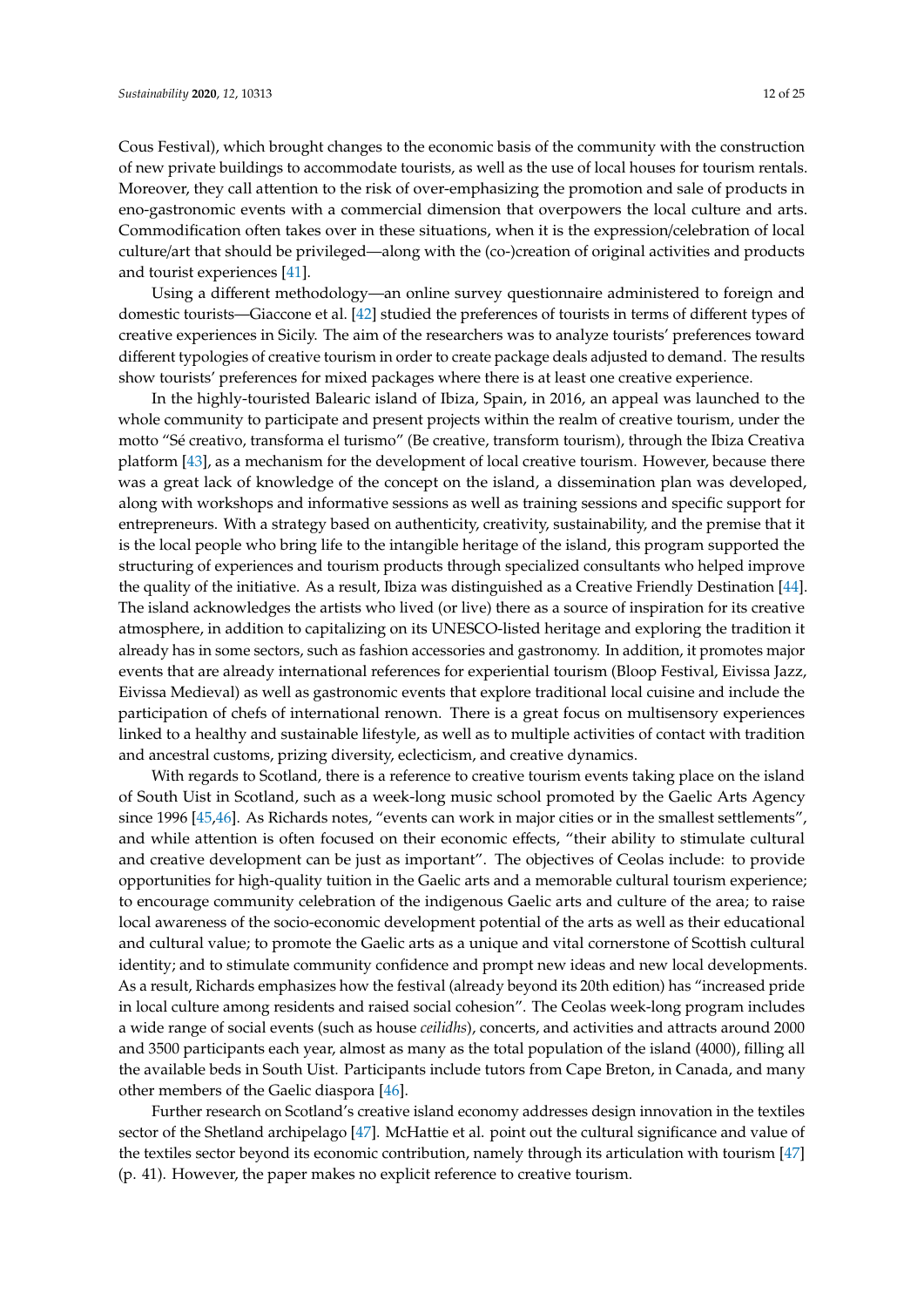In Portugal, in the context of creative tourism approaches to wind mills, including networks and festivals—bridging natural and cultural, as well as tangible and intangible, heritage (such as local narratives and millers' biographies)—there is a brief mention of the Arrochela's Mill, on the island of Graciosa (in the Archipelago of the Azores), which was adapted to Rural Tourism and is used for the accommodation of tourists [\[48\]](#page-22-18). Another case worth mentioning is the Frade Mill (Monk's Mill) on Pico Island, which is now the property of the Regional Government of the Azores and is part of the Protected Landscape for Vineyard Cultivation, classified as a World Heritage Site by UNESCO since 2004 [\[48\]](#page-22-18).

These are examples of how creative tourism, particularly in rural island contexts, can productively integrate both material and immaterial heritage manifestations as well as more holistic place-based and cultural landscape approaches—in which quality (rather than quantity), sensorial aspects, and environmental sustainability are also taken into account [\[48\]](#page-22-18) (p. 21). Contributing to a broader understanding of the subjectivities that involve creative tourism, Cardoso de Mello contends that more than the consumption of the landscape, the lodging, and the diverse attractions, it is the "exchange of affections" between tourists and residents that favors the appreciation of the region [\[48\]](#page-22-18) (p. 21). She also emphasizes how in this case study, communities themselves are taking the lead in creative tourism management in their territories. As a result, the solidarity network that is established between mills, along with their use for the collective benefit of all, strengthens the local creative and sustainable economy.

Although without specifically addressing creative tourism, other authors also highlight similar holistic perspectives in other island contexts and (natural and cultural) landscapes, bearing in mind both tangible and intangible heritage and local communities, namely through ecomuseums (e.g., on the Island of Skye, Scotland [\[49\]](#page-22-19); or on the North Aegean island of Lesvos [\[50\]](#page-22-20)). Pavlis [\[50\]](#page-22-20) (p. 135), for instance, emphasizes the potential of ecomuseums as "laboratories of sustainable development", "aimed at local communities and managed by them, aiming at the interpretation, protection, utilization, and promotion of natural and cultural assets of a place, and at the economic revival of marginal regions through the combined development of small-scale tourism, local manufacturing, and primary production sectors".

An additional reference to Malta (the archipelago which is also an SIDS) is briefly addressed in the OECD report [\[4\]](#page-20-3) (p. 56), given the island state's "attempt to measure the economic contribution of tourism to the creative economy", included in its "creative industries strategy". The research on Malta "was based on establishing the expenditure on different elements of culture and creativity by residents and tourists" (*idem*).

# *3.5. Asia*

In one of the world's most densely populated areas, the majority of creative tourism approaches on Asian islands seem to follow the overall trend in this continent—with most creative tourism developments "undertaken in a relatively top-down fashion" [\[46\]](#page-22-16), and mainly in urban contexts (e.g., creative districts/creative clusters/industries). However, a few bottom-up (community-based) initiatives, as well as some creative tourism initiatives in rural contexts, have also been identified (e.g., in Thailand and Indonesia).

In this review, we provide a brief account of the key features of creative tourism on Asian islands, organized by country. These include SIDS (such as Singapore or Timor-Leste) and island states (e.g., Taiwan) as well as multiple subnational island jurisdictions (SNIJs) in Thailand (Phuket, Koh Samed, and Koh Chang Islands); Malaysia (Penang); Cambodia (Koh Trong and Koh Pdao); Indonesia (Lesser Sunda Islands, Bali); China (e.g., Macau); Japan (Hokkaido and Setouchi Islands); and Iran (Kish).

In Taiwan, which is referred to most often, creative tourism is explicitly mentioned in all references. In terms of content, most of these studies foreground tourists' perspectives on creative experiences taking place in urban areas (including formerly derelict places and regenerated areas). Based on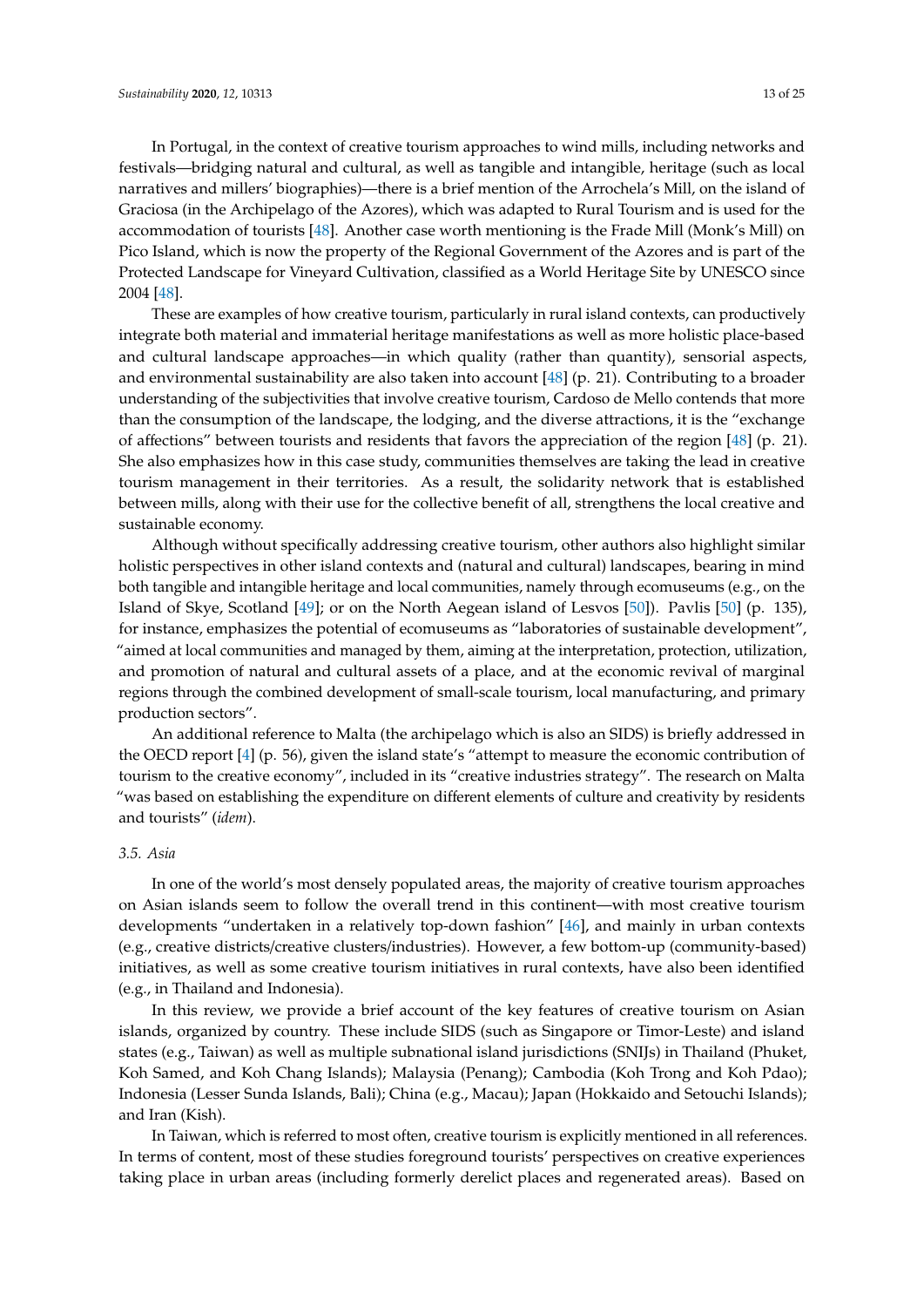a face-to-face questionnaire survey, Lee [\[51\]](#page-22-21) examined the relationship between creative experiences (in painting handmade oriental parasol umbrellas in Meinong) and the revisit intentions of tourists. The results indicate that visitors who experience a higher "sense of achievement", "unique learning", and "interaction with instructors" in their creative activities are more likely to visit the place again. The study also suggests that "there is a need for future research to construct a creative tourism experience and behaviour model in creative tourism" [\[51\]](#page-22-21) (p. 2929).

Chen and Chou's study [\[52\]](#page-22-22), also based on a questionnaire survey, is focused on the tourism experiences sought by Generation Y visitors (born between 1977 and 1994) at the Taiwan Pier-2 Art Center, a creativity quarter for design and contemporary art developed in an abandoned dockside warehouse in the southern port city of Kaohsiung. The article explores possible answers to questions such as what do these tourists want, what do they perceive, and what do they enjoy in the context of creative tourism. The authors suggest that the concept of "perceived coolness" (related to the "hedonic facets of experience, such as a pleasurable lifestyle and fun instead of utilitarian facets") is at the core of any tourist experience for this cohort, which is also concerned about co-creation involving visitor interaction with others. In this approach to creative tourism, there is an emphasis on the consumption process "through images, identity, lifestyles, atmosphere, narratives, creativity, and media" for tourists to experience [\[52\]](#page-22-22) (p. 126).

Further research with a focus on the tourist's perspectives (a demand approach) on creative experiences in Taiwan, but through qualitative-based approaches, is found in two other articles [\[53](#page-23-0)[,54\]](#page-23-1). The first study [\[53\]](#page-23-0) develops a model to better understand what makes creative tourism creative in the eyes of the tourists, through in-depth interviews with tourists and observations at four "Creative Life Industry" businesses, including a leisure farm, a story house where children can listen to stories, a pottery-making museum, and a wooden furniture museum, both with workshops. This paper innovates by highlighting the importance of the "consciousness/awareness" of creative tourists that differentiates them from other tourists seeking other types of experiences, and by focusing on everyday creativity, including the experiential and existential dimensions of creativity. The study identifies four types of consciousness/awareness that play an important role in creative experiences, namely self-, social-, cultural-, and environmental-related consciousness/awareness [\[53\]](#page-23-0) (pp. 168, 165–166).

Further addressing "Creative Life Industry" sites in Taiwan, the second study [\[54\]](#page-23-1) explores the interactions of creative tourists with their surrounding socio-material factors, using Q-methodology and in-depth interviews. The aim of the authors is to uncover which factors are most important for tourists when participating in creative activities. The authors contend that creativity is generated through the interactions of tourists with the tutor, the activity, or the environment—aspects which are usually understudied. As a result, they identify three types of tourists: (1) "relaxers"—who put a great emphasis on the environment/local culture and seek to relax and have fun; (2) "sensation-seekers"—who pursue experiential feelings and place emphasis on tutor-related issues; and (3) "existential-type" tourists—who are always looking for new and interesting activities and who place an emphasis on the characteristics of the activity and what they gain from it in terms of their own knowledge and creative development [\[54\]](#page-23-1) (pp. 983–985).

Still in Taiwan, Wu et al. (2017) [\[55\]](#page-23-2), through a literature review and a few semi-structured interviews conducted in the neighborhood around Zhengxing Street, discuss the variation within communities and the processes induced by specific forms of creative tourism and creative class attraction. Finally, there is also a report on Taiwan's Creative Hubs [\[56\]](#page-23-3), more focused on mapping creative cultural industries and offering suggestions on their future improvement. In this report, five different types of creative hubs are identified and described: lifestyle-oriented; arts-based; knowledge-based; brand-forward; and imaginative power. Ten representative cases across the country are covered, including creative street blocks, art villages, maker spaces, incubators, and cultural and creative parks. Their operating entities (governmental, semi-governmental, private companies, and non-government organizations), as well as their locations (Taiwan's North/Central/South/East), are also taken into account  $[56]$  (pp. 5, 8).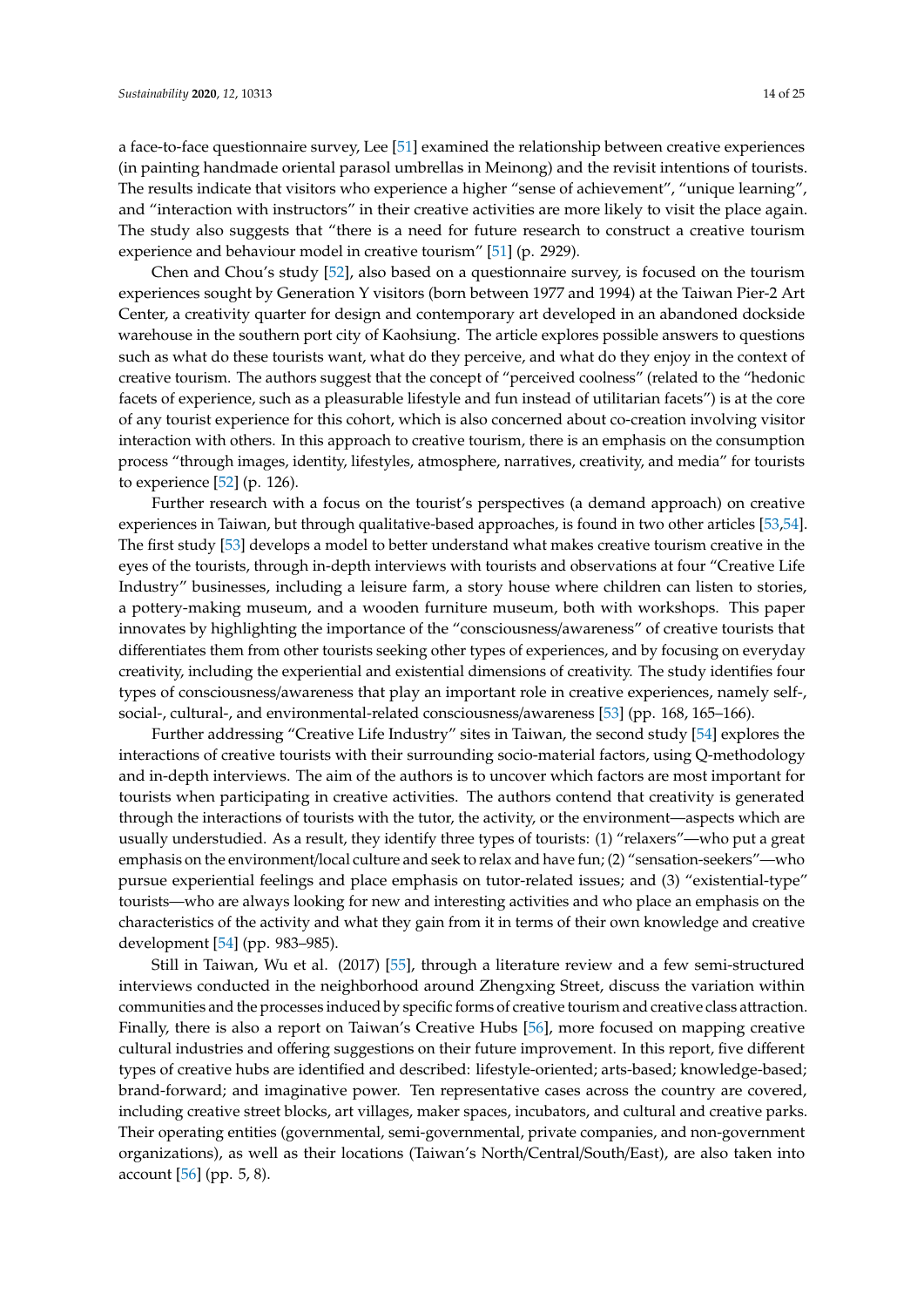In the context of Bali, Indonesia, Blapp and Mitas' study [\[57\]](#page-23-4) on creative tourism is focused on community-based tourism in rural areas, driven by Community-Based Tourism Association Bali (CoBTA), a non-profit and non-governmental organization, through a literature review and a micro-ethnographic approach involving participant observations and expert interviews. This paper, which examines current offers and the future potential of creative tourism in five Balinese villages, identifies both benefits (such as the diversification of the destination offer) and risks (such as the serial reproduction of creative experiences or the commodification of everyday life). Local creative tourism activities include 3-h cooking classes; 5-h "Bali Daily Life Tours", including the coconut oil process and the Balinese lunch; workshops for woodcarvers; the dance and Gamelan practices of local groups; or rice-field trekking, including farming activities, among others. The authors draw attention to some barriers found in these creative tourism activities, such as the initial shyness or reluctancy of locals (in their interaction with tourists); language barriers; limitations to sharing everyday life, namely privacy, gender roles, and traditions; purely commercial interactions, which may be meaningful for locals but not seen as meaningful to tourists; or unawareness of the creative tourism concept by tourism committee members in the villages.

In another article, these authors argue that in order to develop creative tourism in rural areas and prevent commodification, the concept of authenticity must be critically considered. Going through the literature on creative and community-based tourism, they analyze how different theories of authenticity (objective, constructive, and existential authenticity) have been applied and propose a theory of authenticity applicable to creative tourism development in rural areas [\[58\]](#page-23-5) (p. 29). According to this perspective, the everyday life of locals in back regions is seen as authentic, but this authenticity is changeable, as it incorporates local cultural change over time (including tourism-induced change). Thus, these authors claim that it may be more useful to speak of authenticities, varying according to regional, temporal, and cultural contexts, and ontological positions. For instance, the meaning of authenticity may differ between locals and tourists, as well as among tourists [\[58\]](#page-23-5) (pp. 37–38).

From another perspective (that of the travel provider Wanderlust Indonesia), Indah and Hanifa [\[59\]](#page-23-6) present a case that bridges creative tourism with responsible travel in its tour packages. Sutawa's [\[60\]](#page-23-7) case study of Bali's Village Tourism highlights the role of community empowerment in fostering sustainable development and in reacting to the pressure and negative impact of tourism on local culture. However, this paper makes no direct mention of creative tourism, despite the curious fact that in Indonesia (which has Bali as its leading destination), the "Ministry of Tourism and Culture" recently became the "Ministry of Tourism and Creative Economy" [\[60\]](#page-23-7) (p. 419). Another case study of three Balinese communities [\[61\]](#page-23-8) puts an emphasis on the impact of tourism-driven development on the well-being of local artists, but also without any reference to the concept of creative tourism.

The references to island creative tourism in Thailand found in our literature review address the following locations: Phuket (in the Andaman Sea) and Koh Samed and Koh Chang Islands (in the Gulf of Thailand). The Panitcharernkit paper [\[62\]](#page-23-9) intends to assess cultural tourism resources in the Sino-Portuguese historical areas of Phuket in order to study their management and contribute to further develop creative tourism with a sustainable basis there. Through a mixed-method approach (including in-depth interviews and a survey questionnaire), this study underlines the importance of creative tourism in promoting this location and its historical buildings while proposing several culturally-based creative tourism activities involving both tourists and locals (such as homestays in historical buildings or cooking classes offered to tourists by locals). However, the paper also identifies, as a local limitation, the need to "convince" current residents (namely migrants) in the area to cooperate in the process of sustainable tourism development, namely by opening up the buildings where they live to offer creative tourism experiences [\[62\]](#page-23-9) (p. 308).

The Sungsuwan approach to creative tourism in Koh Samed (2018), in the Rayong region, brings up the sustainability issue by looking for alternatives to diversify and restore tourism attractions in the area. Local creative tourism activities include interaction with monks and alms offering at the beach; catching baby squid using the local technique and cooking them with a traditional local recipe; local-way-of-life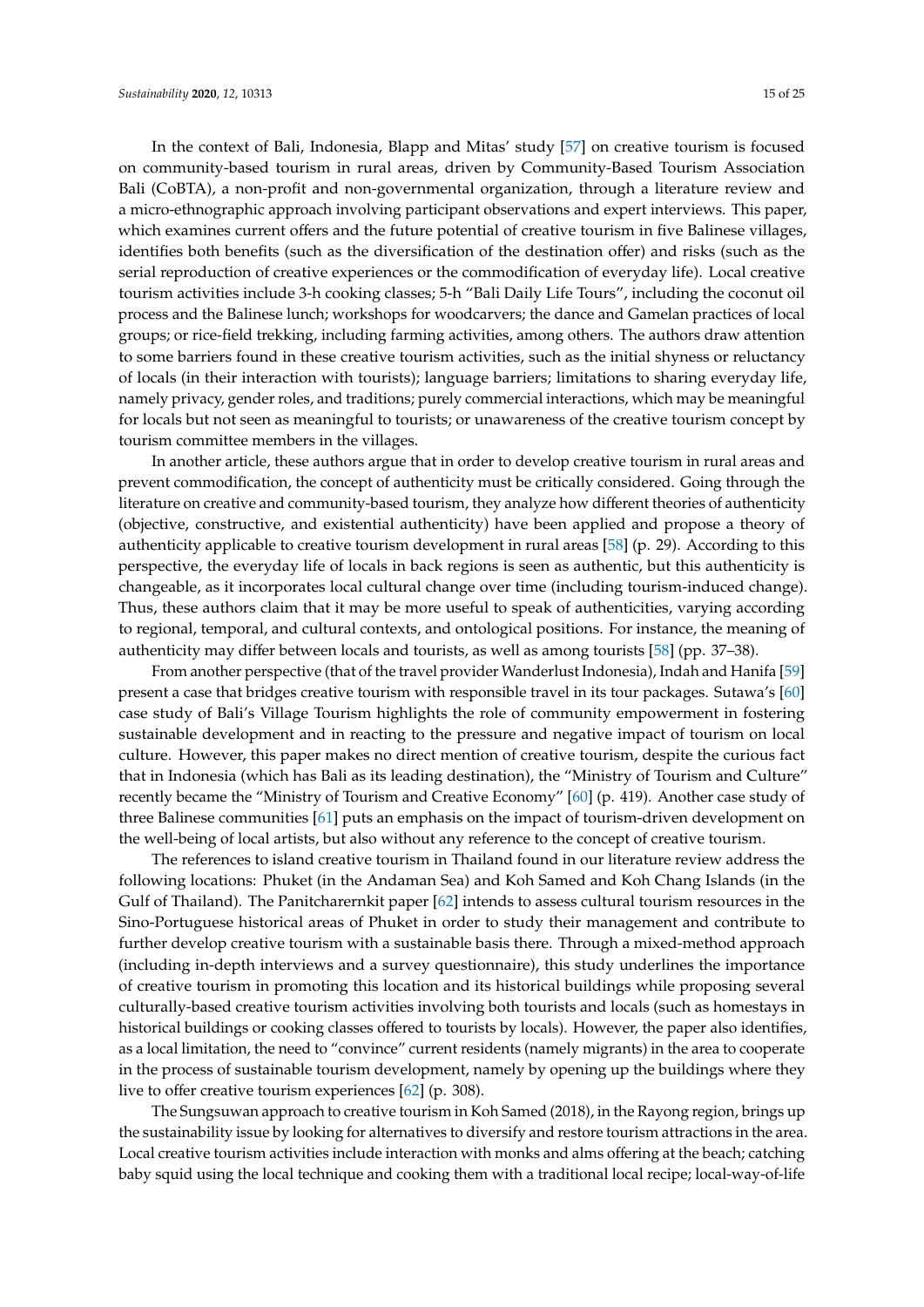tours in tri-wheel trucks; Dhama talk and basic meditation, among others [\[63\]](#page-23-10) (pp. 110–111). This study involved a mixed-method methodology (combining in-depth interviews with key stakeholders and a survey questionnaire with tourists—although the sample size, as well as the date of implementation are not specified). The results highlight how creative tourism is seen as an important source of innovation and added value but also identify important local limitations, such as the local policies, accidents and incidents, and the tourist's perception of the island as being only a beach destination. An inconsistent policy of the public and private sectors is also seen as a barrier to the development of sustainable creative tourism.

Similarly, Saiphan et al. [\[64\]](#page-23-11), using materials from field studies, present further examples of creative and responsible community-based tourism activities in the context of the "Creative Tourism Thailand" project, launched by the Designated Areas for Sustainable Tourism Administration (DASTA), which include Koh Chang Island and related areas (part of the Mu Ko Chang Marine National Park). The methodology implies two main research steps, namely the development of a creative tourism model for each of the designated areas of DASTA as well as the development of a creative tourism network. In the Koh Chang Islands, this study proposes the development of two creative tourism activities—fishing using traditional tools and a gastronomy experience based on the local dish "Kanom Ya Na"—as a driver of sustainability and a tool to develop tourism. However, it does not give any detailed description about the specific experiences and participation of tourists. The conclusions are that Koh Chang Island and the remaining designated areas have a great potential to develop creative tourism based on local culture, people, and lifestyles. The study also provides the following recommendations: (a) Attract appropriate investment and do marketing to promote creative tourism in each area; (b) promote community participation in creative tourism experiences as a key to sustainable tourism; and (c) promote sustainable tourism through types of creative tourism that meet the needs and preferences of new generations.

With regards to Cambodia, Channara et al. [\[65\]](#page-23-12) investigate the characteristics and behaviors of creative tourists and provide policy guidelines for further development of creative tourism activities in Koh Trong and Koh Pdao (river islands in the Mekong). By using a mixed quantitative and qualitative approach (with a survey questionnaire, focus groups, in-depth interviews, and SWOT analysis), the study concludes that the keys to successful creative tourism are building quality of life, having long-term vision, developing an identity as well as an image, collaborating with the stakeholders, and using public space to host creative events. Recommended policies are as follows: (1) create new creative tourism activities; (2) marketing and public development; (3) community's capacity building (communication skills and knowledge improvement); (4) improving local services and amenities; and (5) optional policy—product and activities innovation. This research approach to creative tourism is linked to community-based tourism (CBT), in line with The Ministry of Tourism of Cambodia guidelines.

The case of Japan's Setouchi Islands (Naoshima, Teshima, Inujima, etc., located in the Seto Inland Sea) is already well-known in creative tourism literature [\[4\]](#page-20-3), with a focus on creative placemaking through arts. In an island context with a declining (and ageing) population and an industrial past, the Setouchi Triennale was launched (and financially supported by the Fukutake Foundation) with the vision of turning Naoshima into a world-class island based on nature and culture, synergizing it with contemporary art to attract visitors for community revitalization. The Benesse Art Site Naoshima and the Setouchi International Art Festival provide lessons about collaboration between the creative industry and the tourism sector, demonstrating how contemporary art projects have changed the image of these islands to "islands of art" and created added value for tourism.

Local limitations had to be faced and surpassed, however. For instance, the promotion of citizen participation was indispensable, since the contemporary art museum and exhibitions were initially not well-received by the ageing population of the island, for whom art and tourism had no relationship with their daily life. Moreover, since the local government faced financial challenges, strengthening the relationship with private patronage was indispensable for building and running the art museum and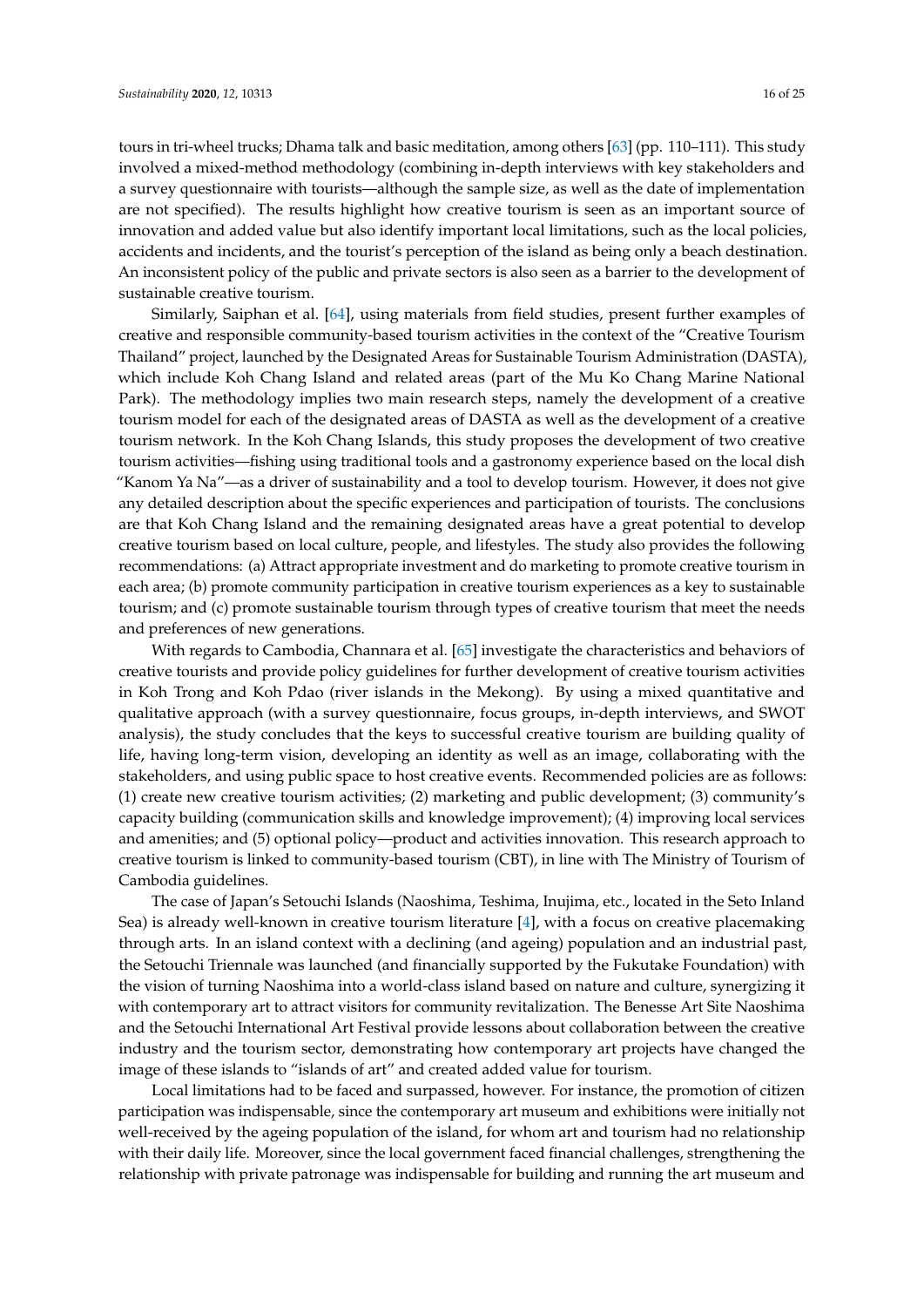commissioning artworks. Cooperation among communities and non-profit organizations was also key to engage and revitalize the community and to help bridge local age and cultural gaps [\[4\]](#page-20-3) (pp. 132–133).

While the OECD study is based on secondary data, further research [\[66\]](#page-23-13) involving participant observation and mixed-method fieldwork is rather focused on the perspective of the target community. This article addresses the true impact of art festivals, such as the Setouchi International Art Festival (SIAF), on low-density island communities, despite the success that this type of event may have in terms of audience participation and media promotion. The author argues that the SIAF is in danger of becoming merely an exercise in tourism-focused place branding, with shallow roots that do not intersect with community foundations. He suggests that there must be an inter- and cross-cultural connection between local residents and artists in a way that the result of the interventions embodies local culture and place, through more "relational" and "socially engaged art". Qu [\[66\]](#page-23-13) (p. 35) also calls for "further reflection and debate" to find out whether the problem lies in a "disconnection with the local reality", or in the "conceptual model of the site-specific art festivals".

In the case of the island of Hokkaido (Sea of Japan), a popular tourist destination, Bellow and Casalegno [\[67\]](#page-23-14) call attention to the transformative potential of creative tourism, particularly in addressing indigenous happiness and well-being (of the Ainu people), by facing (and contributing to solve) current power imbalances between the Ainu and non-indigenous members of the community (Japanese majority). Through the lens of stakeholder theory, the authors contend that when thinking about local territory value creation, these issues shall be taken into account and suggest that creative tourism can provide new (and more balanced/inclusive and eco-oriented) value creation models [\[67\]](#page-23-14) (p. 124). In their view, the most vulnerable populations shall be allowed to also play a key role in local tourism.

China is briefly considered in the study of Macau's Albergue Art Space, in terms of its creative tourists' motivational determinates, through a review of the literature and a survey questionnaire [\[68\]](#page-23-15). The findings reveal that the local heritage, the quality of service, and the participatory experience play a crucial role in the construction of creative tourism. Based on another survey study of tourists, this time to the historic center of Macau, Suntikul and Jachna [\[69\]](#page-23-16) propose an extension of the concept of co-creation of tourism experiences so that it includes the actual physical tourism site, not merely as the setting of a service relation, but as a fundamental dimension of the tourism experience.

In the case of Singapore, a busy, densely populated, wealthy island state, all references found in our review of the literature tend to be focused on the development of creative industries [\[70](#page-23-17)[,71\]](#page-23-18) or on arts and creative placemaking [\[72\]](#page-23-19) rather than on creative tourism per se. According to Ooi, the Singaporean government has been "pushing for the creative turn" for some years, with the goal of enlivening the cultural life of the city and presenting a more creative (and positive and trendy) image of Singapore (formerly perceived as a sterile "cultural desert") [\[70\]](#page-23-17) (pp. 241, 246). Therefore, the government (namely the National Arts Council) has been trying to create "sophisticated demand" for the arts, to secure as many "strategic events" as possible (by hosting international conferences, exhibitions, and events in the various creative industries), and to develop "creative towns" (where arts, culture, design, business, and technology are integrated within community planning and revitalization efforts) [\[70\]](#page-23-17) (p. 244). Tourism (although not specifically creative tourism) plays a particularly important role in this new creative economy, according to an OECD report, the input–output analysis of the creative industries in Singapore showed that the tourism industry derived 2.4% of its inputs from the creative industries, and from hotels and restaurants almost 3% [\[4\]](#page-20-3) (p. 56). Ooi [\[70\]](#page-23-17) (p. 250) notes that local authorities want to signal to the world that Singapore has become "more open and tolerant", despite the prevailing micro-management of creative expressions by the "soft authoritarian" regime (as well as the criminalization of homosexuality), "that may not bode well for cultivating a creative climate".

Still in relation to Singapore, Ho [\[71\]](#page-23-18) examines how the creative economy is closely tied to particular types of urban environment and how, in this wealthy island state, the policy to grow the creative industry has mainly focused on building infrastructure, manpower, and alliances. Trivic et al. [\[72\]](#page-23-19), in their turn, investigate the impact of community arts and culture events on five local housing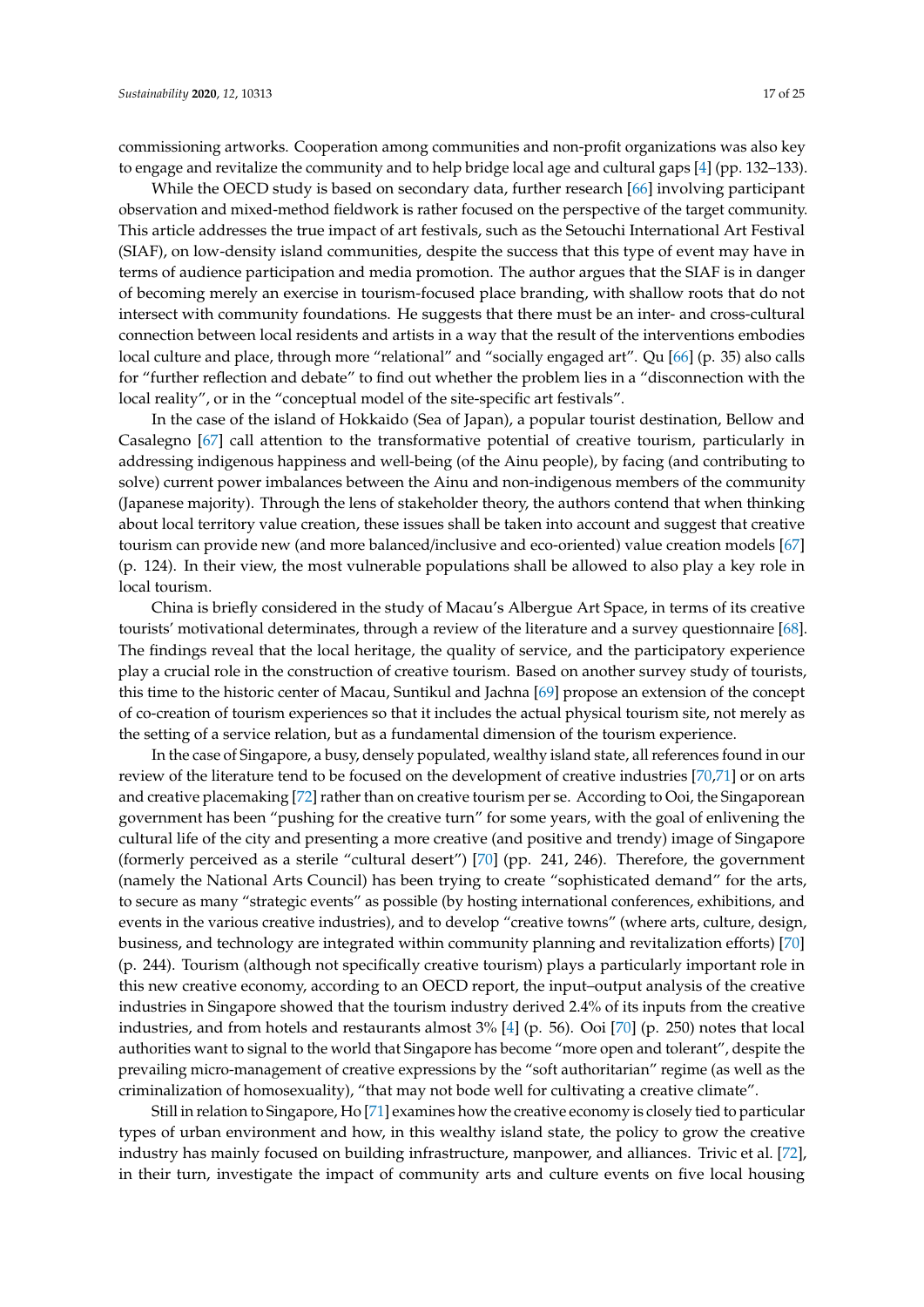neighborhoods and their communities, emphasizing their potential to generate positive spatial, social, and participation results and build a stronger neighborhood arts ecology.

In Asia, furthermore, creative industries are also taking the leading role in island contexts in Malaysia—in the city of George Town, in Penang, as described in Khoo et al. [\[73\]](#page-23-20)—and in Iran (case of the island of Kish), analyzed in Lafzi and Goede [\[74\]](#page-23-21).

Finally, from the perspective of a creative periphery, Weaver [\[75\]](#page-23-22) addresses the under-developed tourism of Timor-Leste as an opportunity to "build 'from scratch'" an innovative and sustainable tourism sector that can become an example for other peripheral islands or to help recalibrate tourism in more-developed destinations. This article is based on the increasingly accepted premise of "peripherality as opportunity and strength" rather than just as threat and weakness.

#### **4. Key Findings**

This worldwide panorama allows us to highlight some overall trends and relevant issues in creative tourism in islands. To begin with, being an island, *per se*, does not seem to determine the type of creative tourism strategies that are chosen and developed. Instead, in different island contexts, creative tourism approaches seem to depend more on the geographic location of each island, generally reflecting the trends that prevail in the country and continent to which they belong.

The particularities and consequences of peripherality are seldom mentioned and are often related to the challenges that many non-island rural communities already face: the need for a stronger economy [\[34,](#page-22-4)[39,](#page-22-9)[50\]](#page-22-20); the issues raised by demographic realities (an ageing population and the need to retain youth/attract new residents) [\[35\]](#page-22-5); the interest in fostering local capacity building [\[14,](#page-21-9)[60,](#page-23-7)[65\]](#page-23-12); the need to improve local amenities/infrastructures [\[14](#page-21-9)[,65\]](#page-23-12); the relevance of regional cooperation and/or regional destination frameworks [\[40\]](#page-22-10).

When analyzing the diversity of creative tourism approaches in islands, a key distinction emerges between urban and rural contexts. Even if there is no single definition applicable to all national/regional contexts, the distinction between the urban and the rural tends to rest on the populational density and size of the locality and is usually also based on the assumption that urban areas provide a different way of life and a higher standard of living than are found in rural areas. An additional criterion that may be useful in setting this distinction is, among others, the percentage of the economically active population employed in agriculture [\[76\]](#page-24-0). As Bakas et al. [\[77\]](#page-24-1) (p. 12) have argued, there is a need to consider "the countryside" or the "rural" as a place where the manifestation and articulation of a creative economy differ from the usual "creative script" based on cities. Still, as these authors note, contemporary perceptions of the "rural" are changing and complexifying, given the increased interconnectivity and different kinds of flows between places brought on by the dynamics of globalization. Our review of the literature on creative tourism in islands seems to confirm this idea. Dependent on whether an island area is predominantly urban or rural, there are distinct ways in which creative tourism tends to develop.

Urban creative tourism is usually more related to creative industry approaches (creative hubs/clusters/cities/districts), destination-based experiences and networks, placemaking (which is "the intentional creation of a sense of place for commercial purposes", usually led by destination marketing organizations) [\[22\]](#page-21-15) (p. 109) and creative spaces and/or events (including mass market initiatives). In urban island contexts, creative tourism often assumes these more passive dimensions (more "passive" learning orientations or modes of experiencing/consuming) [\[9\]](#page-21-2) (p. 258), and co-creation, if present, is mostly technology-based (e.g., interactive websites, mobile phone apps and virtual environments [\[78\]](#page-24-2)). Such is the trend in most Asian and European case studies (e.g., in Singapore, Taiwan, or Japan's Setouchi Islands, or in Ibiza, Malta, or Sicily), as well as in some Australian [\[29](#page-21-22)[,30\]](#page-22-0) and North American contexts [\[37\]](#page-22-7), particularly in island locations that are more touristic.

In several recent studies, there has been a thematic focus on the perspectives of creative tourists (a demand-side approach), particularly in Asia—with an emphasis on Taiwan [\[51](#page-22-21)[–54\]](#page-23-1), Thailand [\[63\]](#page-23-10), Cambodia [\[65\]](#page-23-12), or Macau, in China [\[68,](#page-23-15)[69\]](#page-23-16)—but also in other regional contexts, such as Sicily,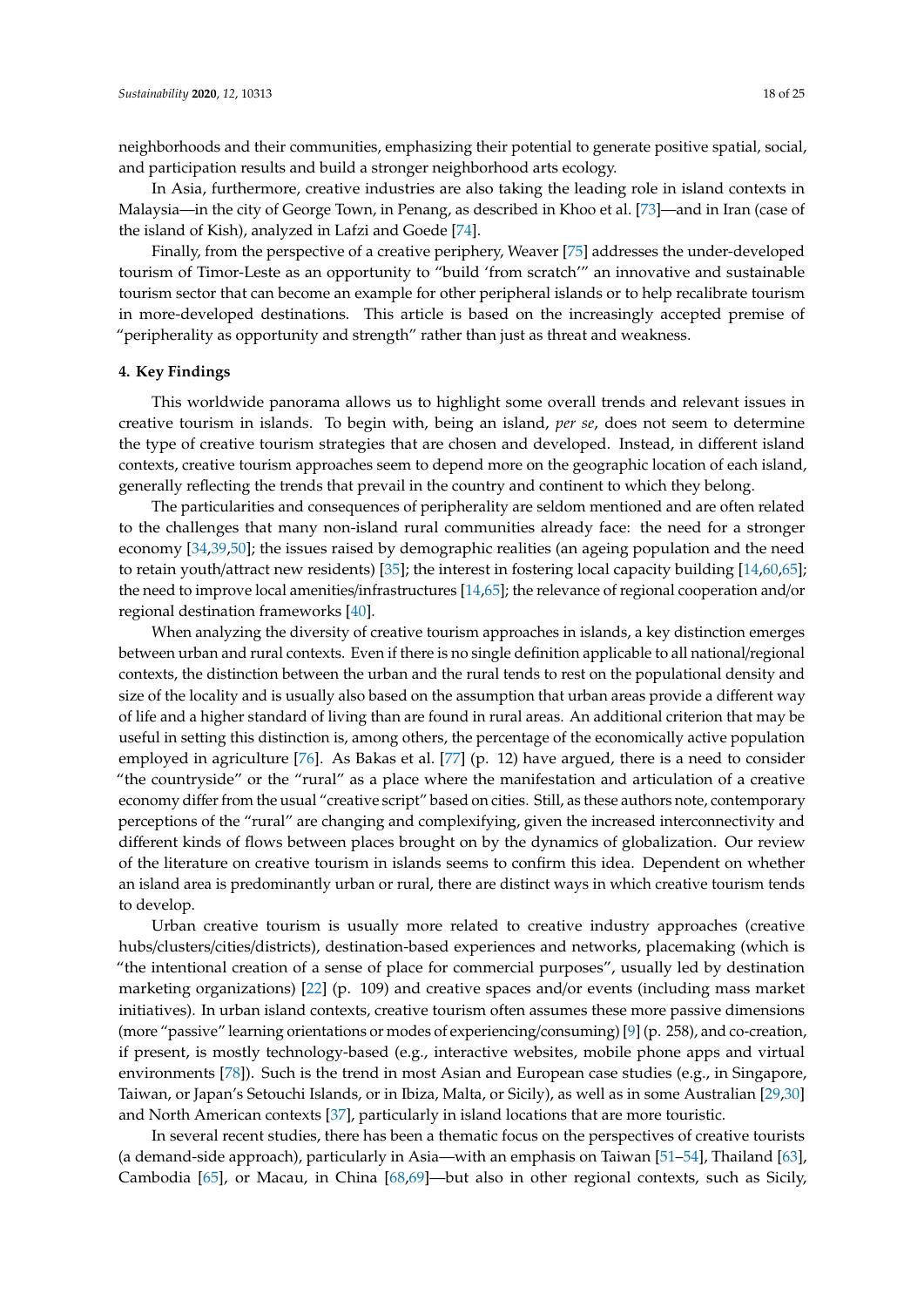in Europe [\[42\]](#page-22-12). Most of these studies use quantitative methods, namely survey questionnaires with tourists.

Expected benefits from creative tourism in urban island contexts are mainly linked to fostering economic growth, innovation and value addition, urban revitalization, and place branding [\[4,](#page-20-3)[29](#page-21-22)[,63](#page-23-10)[,70\]](#page-23-17). Its purposes often include diversifying the attractions available and attracting visitors to less touristic places (pulling them away from already overvisited sites), while also stimulating, and sometimes showcasing, urban regeneration processes (namely in derelict neighborhoods, post-industrial fringes, etc.) [\[51](#page-22-21)[,52\]](#page-22-22). As to potential risks, these often relate to increased gentrification [\[4,](#page-20-3)[55\]](#page-23-2), the homogenization of creative tourism experiences [\[18,](#page-21-11)[61\]](#page-23-8), or over-commercialization, all of which may eventually lead to the loss of the creative atmosphere that attracted creative producers and visitors in the first place [\[4\]](#page-20-3) (p. 84).

In rural island locations, on the other hand, creative tourism approaches tend to be focused on creative skill development and more community-based/oriented and usually involve co-presence of and active co-creation between visitors and locals (e.g., hands-on activities, workshops, and/or smaller-scale events), as well as place-making strategies [\[22\]](#page-21-15) (pp. 112–113). It is important to notice that here we are taking into account the distinction between "placemaking" and "place-making", as set in the 2019 Annual Report on Global Islands—in which, for instance, the single word spelling "placemaking" reflects a more top-down approach (widely used by urban planners and urban designers), while the spelling "place-making" is assigned to a bottom-up approach (driven instead by insiders, local individuals, or groups in the community) (*idem*). Indeed, most case studies in rural (and usually less touristic) island contexts, in all continents, point toward these approaches [\[14](#page-21-9)[,25](#page-21-18)[,28,](#page-21-21)[34,](#page-22-4)[49,](#page-22-19)[57](#page-23-4)[,64](#page-23-11)[,75\]](#page-23-22).

Island rurality, furthermore, seems to bring out a different set of concerns in creative tourism development, namely addressing issues of authenticity (or authenticities) [\[14,](#page-21-9)[57,](#page-23-4)[58\]](#page-23-5), quality of place [\[34\]](#page-22-4), place identity/sense of place [\[31](#page-22-1)[,41\]](#page-22-11), community participation [\[64\]](#page-23-11), and capacity building/ community empowerment [\[14](#page-21-9)[,35](#page-22-5)[,39](#page-22-9)[,60](#page-23-7)[,65\]](#page-23-12). Intended benefits from creative tourism for rural island communities include economic strengthening/revival [\[34](#page-22-4)[,35](#page-22-5)[,39,](#page-22-9)[48\]](#page-22-18); higher destination differentiation/ competitiveness [\[14](#page-21-9)[,33](#page-22-3)[,35](#page-22-5)[,40](#page-22-10)[,57\]](#page-23-4); fostered community cohesion [\[31,](#page-22-1)[46,](#page-22-16)[48\]](#page-22-18); increased pride in local culture among residents [\[14,](#page-21-9)[46,](#page-22-16)[47\]](#page-22-17); and reduced seasonality [\[14](#page-21-9)[,40\]](#page-22-10).

In terms of potential risks, the following are most mentioned: commodification of culture and everyday life [\[41](#page-22-11)[,57](#page-23-4)[,58\]](#page-23-5), changes in the economic basis of communities [\[41\]](#page-22-11), and serial reproduction of creative activities [\[57\]](#page-23-4). In several cases, rural (or community-based) creative tourism is also associated with other specific kinds of tourism, such as "solidary tourism" [\[25\]](#page-21-18); "responsible tourism" [\[25](#page-21-18)[,59](#page-23-6)[,64\]](#page-23-11); "agritourism" [\[26\]](#page-21-19); and "ecotourism" [\[25,](#page-21-18)[67\]](#page-23-14). We believe that these wider connections could be further explored, expanding the current potential of creative tourism. In some specific case studies, this may require exploring further works in related fields, eventually going beyond the references that specifically address island contexts. For instance, if a rural island community is engaged in developing a creative tourism approach related to agricultural practices, its stakeholders may benefit from insights found in the adjacent field of agritourism—in which some recent innovations converge with creative and experiential tourism trends (e.g., by fostering interaction between hosts and guests through creative activities that help promote local products and artisan arts and crafts) [\[79](#page-24-3)[,80\]](#page-24-4). This is just one example among many other possible concepts or connections (with ecotourism, religious tourism, slow tourism, etc.) also worth investigating.

A relevant aspect that emerges in multiple rural creative tourism approaches is the need for proper planning and development of creative tourism activities [\[14\]](#page-21-9), which often requires more integrated approaches in articulation with broader local and regional development strategies [\[34](#page-22-4)[,35](#page-22-5)[,40\]](#page-22-10). In addition, some authors suggest that creative tourism, particularly in rural contexts, can productively integrate both material and immaterial heritage, through more holistic, place-based, and/or cultural landscape approaches [\[7](#page-21-0)[,37](#page-22-7)[,48\]](#page-22-18). In this line of thought, the role of economusées (as in the Magdalene Islands), ecomuseums (already mentioned in this paper) [\[49,](#page-22-19)[50\]](#page-22-20), as well as other local/community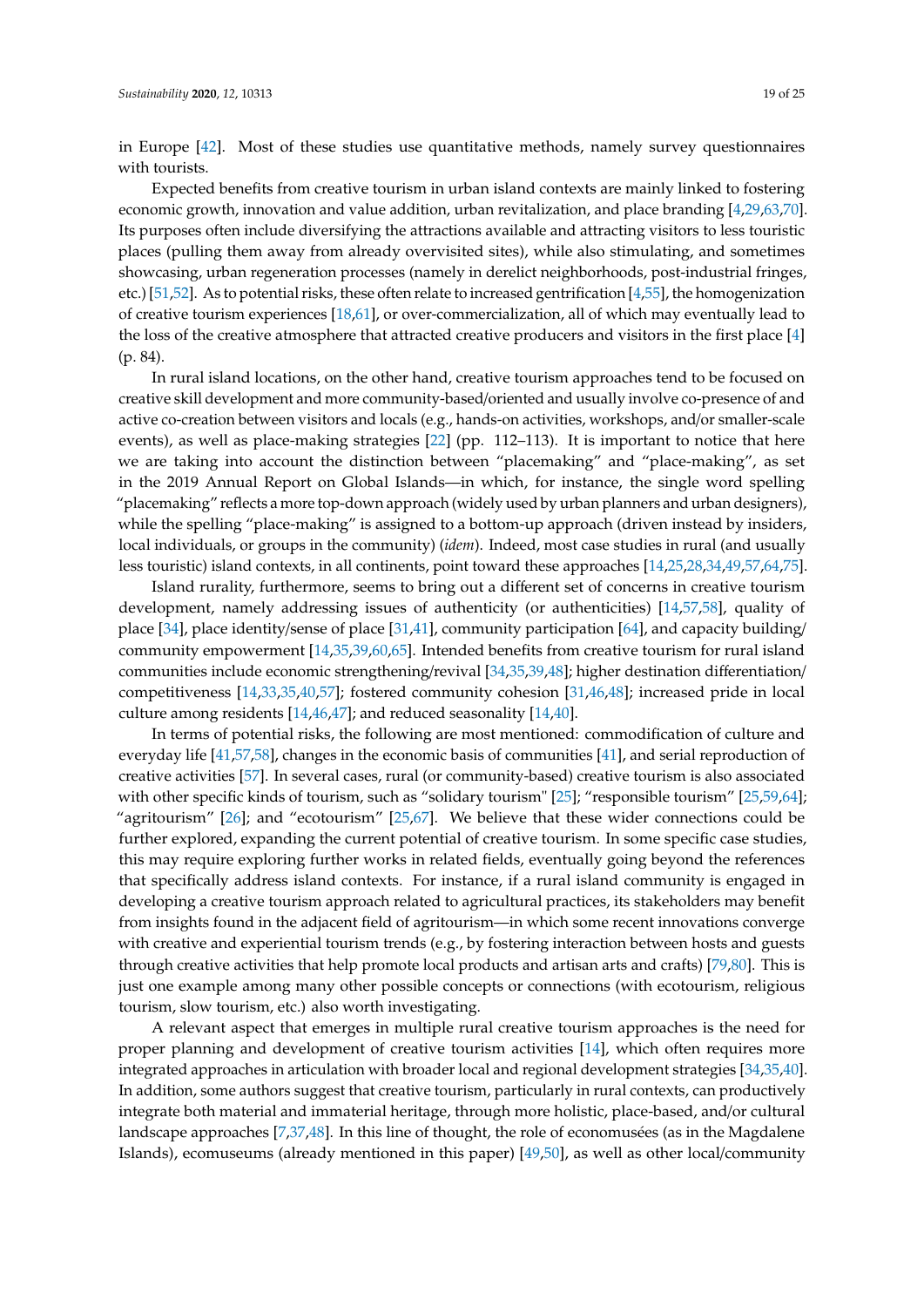museums or relevant rural landscape elements—such as mills [\[48\]](#page-22-18)—might deserve further attention in the development of creative tourism on islands.

In fact, since the focus of creative tourism has been increasingly turning to intangible cultural resources [\[4\]](#page-20-3) (p. 51) and [\[7,](#page-21-0)[10\]](#page-21-3), a "step back" might be necessary, particularly in rural locations. Drawing on several examples addressed in this literature review, we firmly believe that rural creative tourism agents, particularly in island contexts, should (re)consider not only the connections between material and immaterial cultural dimensions but also how these interconnect with natural heritage places. While rural heritage has been, until very recently, "defined in very narrow terms"—that is considering only "buildings associated with agricultural activity", and particularly with "minor rural heritage", such as "wash-houses, mills or chapels"—new approaches are now emerging, which "include all the tangible and intangible elements that demonstrate the particular relationship that a given human community has established with a territory over time" [\[81\]](#page-24-5) (p. 8). From this perspective, the concept of cultural landscapes, defined in UNESCO's World Heritage Convention terms as cultural properties which represent "combined works of nature and of man" and are "illustrative of the evolution of human society and settlement over time, under the influence of the physical constraints and/or opportunities presented by their natural environment and of successive social, economic and cultural forces, both external and internal", can be of particular interest as it bridges natural and cultural (tangible and intangible) heritage frameworks while shaping more holistic and sustainable rural creative tourism approaches [\[82\]](#page-24-6) (p. 20).

Given the diversity of island contexts and creative tourism approaches in different geographical areas across the globe (as described in Sections [2](#page-3-0) and [3](#page-6-0) of this paper), it is difficult to highlight good creative tourism practices that would suit all places. Instead, we rather suggest that creative tourism approaches shall be tailored according to the specificities of each local context (according to the stakeholders, amenities, resources, capabilities, limitations, and expectations of each place). A good practice that emerges as transversally relevant, if any, is perhaps that of an active (and inclusive) engagement of a wide set of local actors in the envisioning and collective development of the creative tourism approaches in each community. We hope to develop this issue further in future publications.

#### **5. Final Considerations**

In many island contexts (both urban and rural), the aim is to promote creative tourism in order to foster sustainable growth. However, a critical overview of the literature reveals that most of the time, creative tourism developments are focused on the economic sustainability of places, without paying equal attention to their social, cultural, and environmental sustainability. The concept of sustainability, in many of the papers, seems to be used still as some sort of 'buzz' word, lacking multi-dimensionality and long-term perspectives. In our view, only by becoming more sustainable in all these dimensions—economic, cultural, social, and environmental—can creative tourism be at the forefront of a cultural tourism that addresses current worldwide challenges.

This is even more relevant in peripheral and rural island contexts, which tend to be more vulnerable to economic, social, cultural and environmental problems/pressures. Nevertheless, peripherality can also be understood as both a strength and an opportunity, a chance to do things differently and better. As Scheyvens and Momsen [\[83\]](#page-24-7) (pp. 491–492, 505–506) have argued, the potential of islands (particularly small islands/island states) "to chart their own paths in the global economy and provide self-determined futures for their people", to set their own political, environmental, economic, social, cultural, and well-being agendas, and foster alternative mindsets should not be overlooked and cannot be overstated.

Indeed, the capacity to alter and adapt perspectives has become increasingly crucial in today's world, and certainly in the tourism sector, given the enormous vulnerabilities and challenges that the sector is and will be facing as it grapples with the current COVID-19 pandemic situation. Perhaps it is still too early to say, but within the context of this new reality, peripherality, including many small island destinations, will most likely play an increasingly important role in sustainable tourism.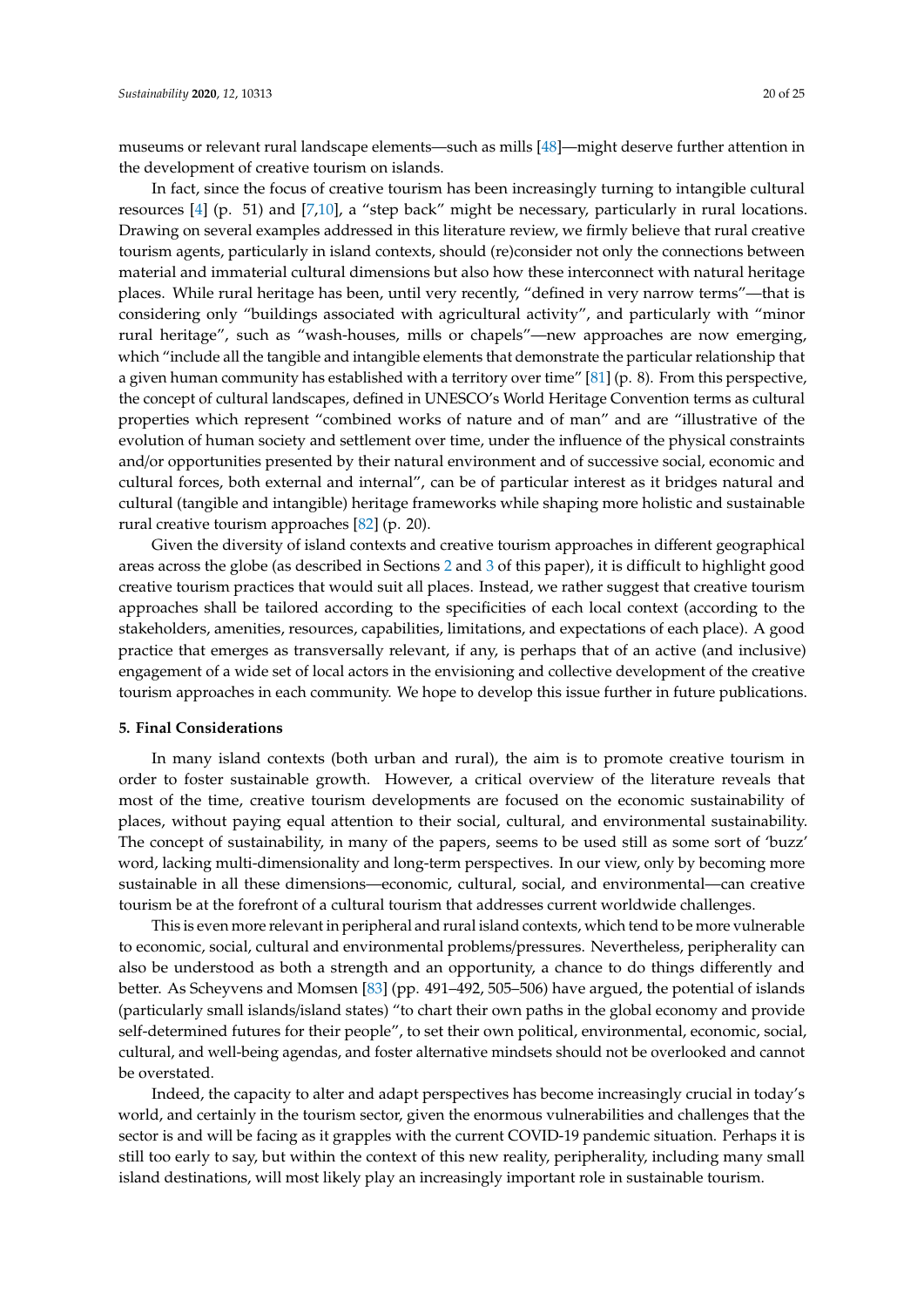In sum, and in light of the CREATOUR AZORES Project, we would like to conclude by pointing out that creative tourism strengthens the competitive potential of small island tourist destinations, especially nature tourism destinations with fragile ecosystems. Indeed, while the natural resources of small islands become depleted when their natural capacity for regeneration is subjected to unsustainable tourism development, creativity is an inexhaustible, free resource that is the basis of this type of tourism

experience. As such, creative tourism is naturally and readily available (1) to add worth and relevance to the value chain of cultural tourist experiences; (2) to satisfy the growing demand for fulfilling and memorable participatory experiences; (3) to expand, diversify, and enrich nature-based tourist experiences in combination with new technologies, such as virtual reality; (4) to diminish the negative effects of the current COVID-19 pandemic by attracting tourists for longer stays, especially during the ever-challenging low season; and (5) to differentiate a tourist destination from its competitors by increasing its competitiveness and stimulating the economy through both sustainable development and place-making, as well as networking and knowledge sharing between the local population and visiting creative tourists. As has been observed, creativity is not an end in itself but a means of developing differentiation, economic diversification, and authenticity [\[84\]](#page-24-8).

Finally, in order to enhance the contribution of small-scale, community-based creative tourism to sustainable development on small islands that is based on economic, social, cultural, and environmental sustainability, it is essential to expand research in this area and to promote the dynamic exchange of ideas and strategies among creative tourism projects in such territories. Furthermore, to gain scale, it is also important to identify and promote benchmark case studies within an integrated, dynamic digital platform. As such, the multidisciplinary research team of the CREATOUR AZORES Project launches its work on behalf of the above-mentioned goals by publishing this literature review. In this context, we found no reference to the recent COVID-19 pandemic in the scientific publications on creative tourism that were consulted, evidencing the need for research in this area.

**Author Contributions:** C.S. and A.B. conceptualized the paper. All authors contributed to the background research upon which it is based. A.B. wrote most of the paper and was engaged with data collection and analysis. Project coordination, C.S.; funding acquisition, G.C.; writing—review, L.S.d.S. and R.M.N.S. All authors have read and agreed to the published version of the manuscript.

**Funding:** This research was developed in the context of the CREATOUR AZORES project, funded by FEDER through the operational program AZORES 2020 and by regional funds through the Regional Directorate of Science and Technology. This paper was financed by Portuguese national funds through FCT—Fundação para a Ciência e a Tecnologia, I.P., project number UIDB/00685/2020, and also by the project UID/SOC/04647/2013, with the financial support of FCT/MEC through national funds and, when applicable, co-financed by FEDER under the PT2020 Partnership. The contents of this article are the sole responsibility of the authors.

**Acknowledgments:** The authors wish to thank all the support provided from the CREATOUR AZORES project by the CES CREATOUR research team, in particular by its national coordinator Nancy Duxbury. The authors would also like to thank anonymous reviewers for their comments on the original draft.

**Conflicts of Interest:** The authors declare no conflict of interest.

# **References**

- <span id="page-20-0"></span>1. Richards, G. Recipes for Sustainable Creative Tourism. In Proceedings of the Third Business Management International Conference, Pattaya, Thailand, 5–6 November 2015.
- <span id="page-20-2"></span><span id="page-20-1"></span>2. Richards, G.; Raymond, C. Creative Tourism. *Atlas News* **2000**, *23*, 16–20.
- 3. UNESCO. *Towards Sustainable Strategies for Creative Tourism: Discussion Report of the Planning Meeting for the 2008 International Conference on Creative Tourism*; UNESCO: Santa Fe, NM, USA, 2006.
- <span id="page-20-3"></span>4. OECD. *Tourism and the Creative Economy*; OECD Publishing: Paris, France, 2014; ISBN 978-92-64-20786-8.
- <span id="page-20-4"></span>5. Richards, G. Panorama of Creative Tourism around the World. In Proceedings of the Seminário Internacional de Turismo Criativo, Cais do Sertão, Recife, Brazil, 7 December 2018.
- <span id="page-20-5"></span>6. Smith, M.K. The Growth of Creative Tourism. In *Issues in Cultural Tourism Studies*, 2nd ed.; Routledge: New York, NY, USA, 2009; pp. 145–164. ISBN 0-415-46712-8.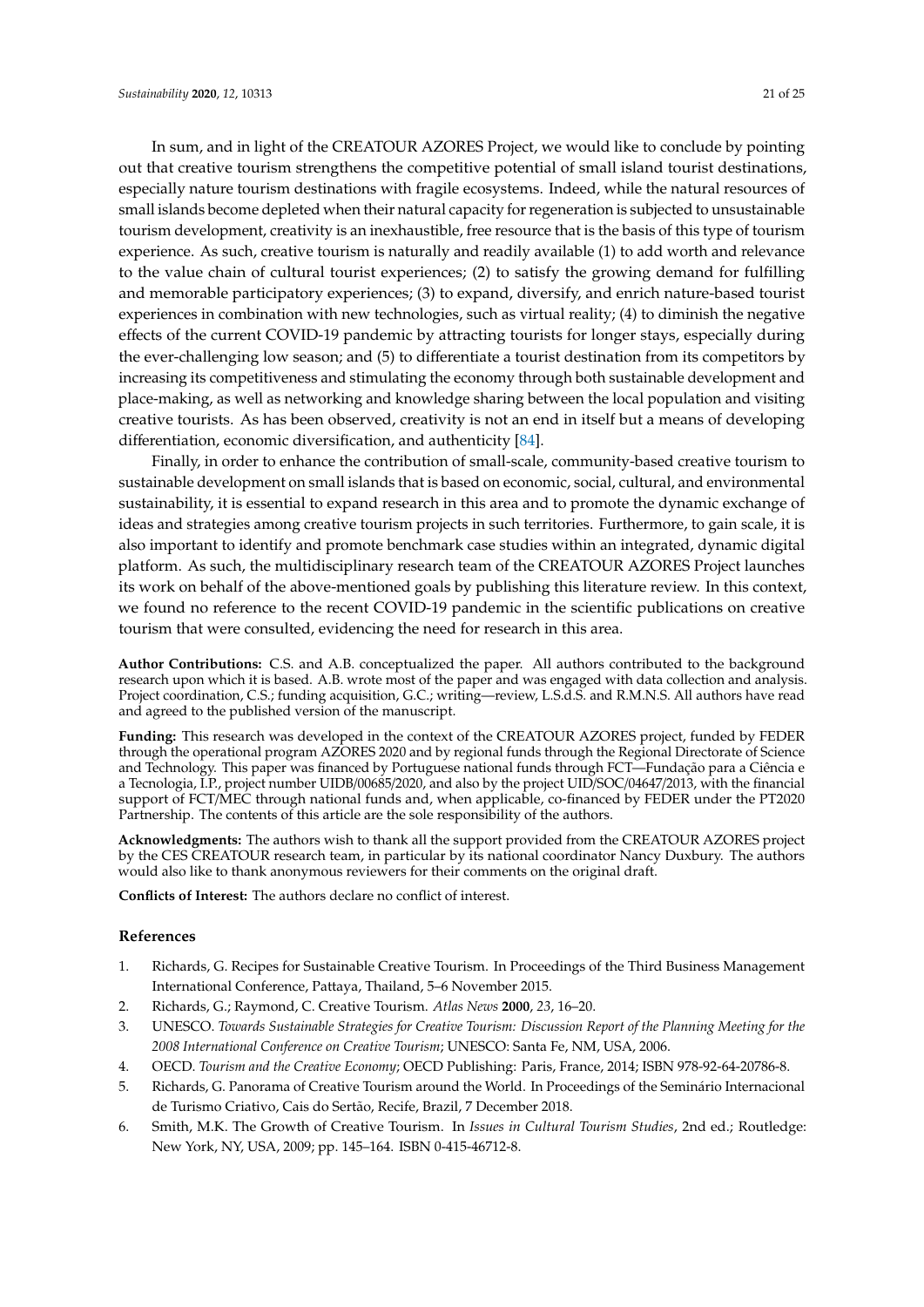- <span id="page-21-0"></span>7. Duxbury, N.; Richards, G. Towards a Research Agenda for Creative Tourism: Developments, Diversity, and Dynamics. In *A Research Agenda for Creative Tourism*; Duxbury, N., Richards, G., Eds.; Edward Elgar Publishing: Cheltenham, UK, 2019; pp. 1–14. ISBN 978-178-811-071-6.
- <span id="page-21-1"></span>8. Richards, G. What is Creative Tourism? A Retrospective View. In *Creative Tourism: The Creatour Recipe Book*; Gonçalves, A., Marques, J.F., Tavares, M., Cabeça, S.M., Eds.; CinTurs, University of Algarve: Faro, Portugal, 2020; pp. 9–10. ISBN 978-989-9023-13-0.
- <span id="page-21-2"></span>9. Richards, G.; Wilson, J. Creativities in tourism development. In *Tourism, Creativity and Development*; Richards, G., Wilson, J., Eds.; Routledge: Oxon, UK, 2007; pp. 255–288. ISBN 978-0-203-93369-5.
- <span id="page-21-3"></span>10. Richards, G. Creativity and Tourism: The State of the Art. *Ann. Tour. Res.* **2011**, *38*, 1225–1253. [\[CrossRef\]](http://dx.doi.org/10.1016/j.annals.2011.07.008)
- <span id="page-21-4"></span>11. Creative Tourism Network. Available online: http://[www.creativetourismnetwork.org](http://www.creativetourismnetwork.org/bibliographie/)/bibliographie/ (accessed on 23 June 2020).
- <span id="page-21-5"></span>12. Baldacchino, G. Warm versus Cold Water Island Tourism: A Review of Policy Implications. *Isl. Stud. J.* **2006**, *1*, 183–200.
- <span id="page-21-6"></span>13. Sharpley, R. Island Tourism or Tourism on Islands? *Tour. Recreat. Res.* **2012**, *37*, 167–172. [\[CrossRef\]](http://dx.doi.org/10.1080/02508281.2012.11081701)
- <span id="page-21-9"></span>14. Hull, J.S.; Sassenberg, U. Creating New Cultural Visitor Experiences on Islands: Challenges and Opportunities. *J. Tour. Consum. Pract.* **2012**, *4*, 91–110.
- <span id="page-21-7"></span>15. Wilkinson, P.F. Strategies for Tourism in Island Microstates. *Ann. Tour. Res.* **1989**, *16*, 153–177. [\[CrossRef\]](http://dx.doi.org/10.1016/0160-7383(89)90065-0)
- <span id="page-21-8"></span>16. Stylidis, D.; Terzidou, M. Terzidis Island Tourism and its Socio-Economic Impacts. In Proceedings of the MIBES Conference, Larissa, Greece, 29–30 September 2007.
- <span id="page-21-10"></span>17. Moncada, S.; Camilleri, M.; Formosa, S.; Galea, R. From Incremental to Comprehensive: Towards Island-Friendly European Union Policymaking. *Isl. Stud.* **2010**, *5*, 61–88.
- <span id="page-21-11"></span>18. Remoaldo, P.; da Matos, O.P.; Freitas, I.; Lopes, H.; Ribeiro, V.; Gôja Carvalho, R.; Pereira, M. Good and Not-so-Good Practices in Creative Tourism Networks and Platforms: An International Review. In *A Research Agenda for Creative Tourism*; Duxbury, N., Richards, G., Eds.; Edward Elgar Publishing: Cheltenham, UK, 2019; pp. 167–181. ISBN 978-178-811-071-6.
- <span id="page-21-12"></span>19. Ilincic, M. Benefits of Creative Tourism: The Tourist Perspective. In *Alternative and Creative Tourism*; Richards, G., Russo, A.P., Eds.; ATLAS: Arnhem, The Netherlands, 2014; pp. 99–113.
- <span id="page-21-13"></span>20. United Nations. *Transforming Our World: The 2030 Agenda for Sustainable Development*; United Nations: New York, NY, USA, 2015.
- <span id="page-21-14"></span>21. United Nations. *SIDS in Numbers 2015*; United Nations: Office of the High Representative for the Least Developed Countries, Landlocked Developing Countries and Small Island Developing States (UN-OHRLLS): New York, NY, USA, 2015.
- <span id="page-21-15"></span>22. Foreign Affairs Office of Hainan Province, P.R. China; Institute of Island Studies at the University of Prince Edward Island. *Annual Report on Global Islands 2019*; Island Studies Press: Charlottetown, EI, Canada, 2020; ISBN 978-1-988692-38-8.
- <span id="page-21-16"></span>23. World Tourism Organization. *Challenges and Opportunities for Tourism Development in Small Island Developing States*; World Tourism Organization: Madrid, Spain, 2012.
- <span id="page-21-17"></span>24. McElroy, J.L. Tourism Development in Small Islands across the World. *Geogr. Ann. Ser. B Hum. Geogr.* **2003**, *85*, 231–242. [\[CrossRef\]](http://dx.doi.org/10.1111/j.0435-3684.2003.00145.x)
- <span id="page-21-18"></span>25. Cardoso, A.; Sanches, D.; Proença, F.; Sá, I. *Futuros Criativos—Economia e Criatividade Em Cabo Verde, Guiné-Bissau e São Tomé e Príncipe*; ACEP: Lisbon, Portugal, 2016; ISBN 978-989-8625-13-7.
- <span id="page-21-19"></span>26. Naidoo, P.; Sharpley, R. Local Perceptions of the Relative Contributions of Enclave Tourism and Agritourism to Community Well-Being: The Case of Mauritius. *J. Destin. Mark. Manag.* **2015**. [\[CrossRef\]](http://dx.doi.org/10.1016/j.jdmm.2015.11.002)
- <span id="page-21-20"></span>27. Pollice, F.; Rinella, A.; Epifani, F.; Miggiano, P. Placetelling® as a Strategic Tool for Promoting Niche Tourism to Islands: The Case of Cape Verde. *Sustainability* **2020**, *12*, 4333. [\[CrossRef\]](http://dx.doi.org/10.3390/su12104333)
- <span id="page-21-21"></span>28. Raymond, C. Creative Tourism New Zealand: The Practical Challenges of Developing Creative Tourism. In *Tourism, Creativity and Development*; Richards, G., Wilson, J., Eds.; Routledge: Oxon, UK, 2007; pp. 146–157. ISBN 978-0-203-93369-5.
- <span id="page-21-22"></span>29. Lehman, K.; Reiser, D. The Nexus between an Art Experience and Creative Tourism: Tasmania's Museum of Old and New Art. *Mondes du Tourisme* **2014**, *10*, 19–32. [\[CrossRef\]](http://dx.doi.org/10.4000/tourisme.372)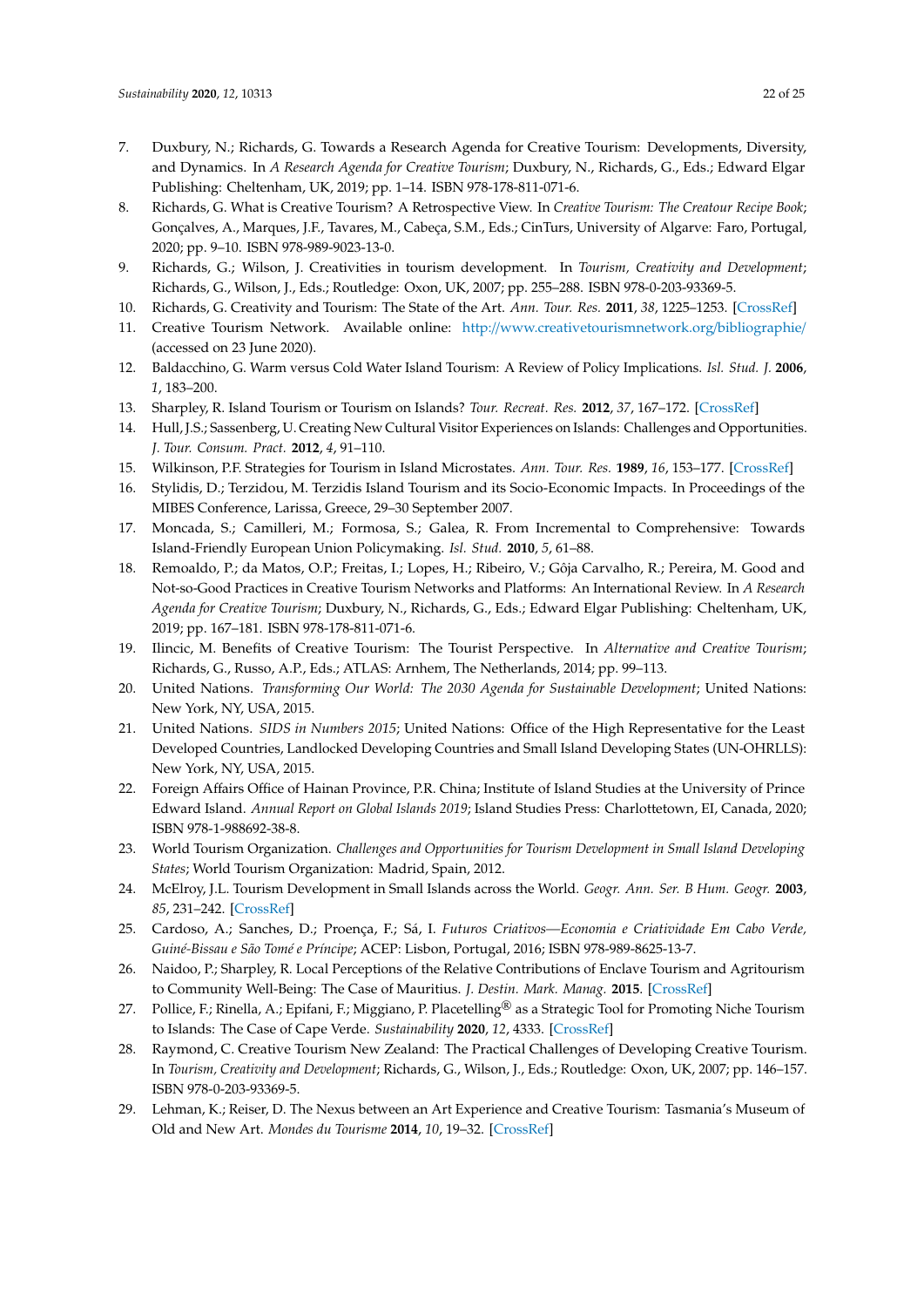- <span id="page-22-0"></span>30. Bieldt, N. Building a Transformative Museum? Getting to "Our Place" through the Creative Industries Lens: A Case Study from New Zealand. In *The Transformative Museum, Proceedings of the DREAM Conference, Roskilde University, Denmar, 23–25 May 2012*; Kristiansen, E., Danish Research Center on Education and Advanced Media Materials, Eds.; Danish Research Center on Education and Advanced Media Materials, DREAM: Odense, Denmark, 2012; pp. 1–14. ISBN 978-879-954-720-3.
- <span id="page-22-1"></span>31. George, J. Examining the Cultural Value of Festivals: Considerations of Creative Destruction and Creative Enhancement within the Rural Environment. *Int. J. Event Festiv. Manag.* **2015**, *6*, 122–134. [\[CrossRef\]](http://dx.doi.org/10.1108/IJEFM-01-2015-0002)
- <span id="page-22-2"></span>32. Lovelock, B.; Lovelock, K.; Normann, Ø. The Big Catch: Negotiating the Transition from Commercial Fisher to Tourism Entrepreneur in Island Environments. *Asia Pac. J. Tour. Res.* **2010**, *15*, 267–283. [\[CrossRef\]](http://dx.doi.org/10.1080/10941665.2010.503616)
- <span id="page-22-3"></span>33. Canadian Tourism Commission. *Experiences: A Toolkit for Partners of the CTC*; Canadian Tourism Commission: Vancouver, BC, Canada, 2011.
- <span id="page-22-4"></span>34. Stolarick, K.M.; Denstedt, M.; Donald, B.; Spencer, G.M. Creativity, Tourism and Economic Development in a Rural Context: The Case of Prince Edward County. *J. Rural Community Dev.* **2010**, *5*, 1.
- <span id="page-22-5"></span>35. Donald, B.; Beyea, J.; Christmas, C. *Growing the Creative Rural Economy in Prince Edward County Economy*; A report to the Monieson Centre, Queen's School of Business and the P.E.L.A.; Institute for Rural Development: Kingston, ON, Canada, 2008.
- <span id="page-22-6"></span>36. Madeleine Tourist Association Website. Available online: https://[www.tourismeilesdelamadeleine.com](https://www.tourismeilesdelamadeleine.com) (accessed on 11 August 2020).
- <span id="page-22-7"></span>37. Burke, S. Creative Clustering in Small Island States: The Case of Trinidad and Tobago's Carnival Industry. *Caribb. Q.* **2014**, *60*, 74–95. [\[CrossRef\]](http://dx.doi.org/10.1080/00086495.2014.11672514)
- <span id="page-22-8"></span>38. MacLeod, E. Culinary Tourism on Cape Breton Island. *Cfs*/*Rcéa* **2019**, *6*. [\[CrossRef\]](http://dx.doi.org/10.15353/cfs-rcea.v6i2.333)
- <span id="page-22-9"></span>39. Richards, G. Textile Tourists in the European Periphery: New Markets for Disadvantaged Areas? *Tour. Rev. Int.* **2005**, *8*, 323–338. [\[CrossRef\]](http://dx.doi.org/10.3727/154427205774791519)
- <span id="page-22-10"></span>40. Stipanovic, C.; Rudan, E. Development Concept and Strategy for Creative Tourism of the Kvarner Destination [Croatia]. In *Tourism and Hospitality Industry 2014—Congress Proceedings*; Faculty of Tourism and Hospitality Management: Opatija, Croatia, 2014; pp. 507–517, ISSN 1848-4581.
- <span id="page-22-11"></span>41. Scrofani, L.; Leone, M. Le attività creative come strumento per rafforzare lo sviluppo turistico e per innovare l'identità territoriale. Il caso della Sicilia. In *Annali del Turismo VI*; Edizioni Geoprogress: Novara, Italy, 2017; pp. 119–134.
- <span id="page-22-12"></span>42. Giaccone, S.C.; Galvagno, M.; Mauro, E.D. Competere Attraverso Il Turismo Creativo: Un'analisi Delle Preferenze Verso La Sicilia (Competing through Creative Tourism: An Analysis of Preferences towards Sicily). *Sinergie Ital. J. Manag.* **2017**, 35. [\[CrossRef\]](http://dx.doi.org/10.7433/s103.2017.15)
- <span id="page-22-13"></span>43. Ibiza Creativa. Available online: <www.ibizacreativa.com> (accessed on 11 August 2020).
- <span id="page-22-14"></span>44. Creative Tourism Network—Ibiza. Available online: http://[www.creativetourismnetwork.org](http://www.creativetourismnetwork.org/cities-and-regions/)/cities-and[regions](http://www.creativetourismnetwork.org/cities-and-regions/)/ (accessed on 3 September 2020).
- <span id="page-22-15"></span>45. Ceòlas. Available online: http://[www.ceolas.co.uk](http://www.ceolas.co.uk/)/ (accessed on 6 October 2020).
- <span id="page-22-16"></span>46. Richards, G. Co-Designing Experiences with Consumers: The Case of Creative Tourism. In Proceedings of the Workshop on Experience Design, Tromsø, Norway, 27 May 2016.
- <span id="page-22-17"></span>47. McHattie, L.-S.; Champion, K.; Broadley, C. Craft, Textiles, and Cultural Assets in the Northern Isles: Innovation from Tradition in the Shetland Islands. *ISJ* **2018**, *13*, 39–54. [\[CrossRef\]](http://dx.doi.org/10.24043/isj.47)
- <span id="page-22-18"></span>48. Cardoso de Mello, J. Moinhos Portugueses: História Cultural, Economia e Turismo Criativo. *Rev. Iberoam. Tur.* **2018**, *8*, 21–45. [\[CrossRef\]](http://dx.doi.org/10.2436/20.8070.01.100)
- <span id="page-22-19"></span>49. Gallou, E. Ecomuseums on Islands: Ensuring a Mutually Sustainable Future for Heritage and Communities on a Challenging Context. In *Ecomuseums and Cultural Landscapes: State of the Art and Future Prospects*; Riva, R., Ed.; Maggioli Editore: Santarcangelo di Romagna (RN), Italy, 2017; pp. 60–68.
- <span id="page-22-20"></span>50. Pavlis, E. North Aegean Island Landscapes as Ecomuseums: The Case of Lesvos Island. *ISJ* **2017**, *12*, 135–150. [\[CrossRef\]](http://dx.doi.org/10.24043/isj.9)
- <span id="page-22-21"></span>51. Lee, Y.-J. Creative Experience and Revisit Intention of Handmade Oriental Parasol Umbrella in Kaohsiung. *Int. J. Humanit. Soc. Sci.* **2015**, *9*, 2926–2929.
- <span id="page-22-22"></span>52. Chen, C.-F.; Chou, S.-H. Antecedents and Consequences of Perceived Coolness for Generation Y in the Context of Creative Tourism—A Case Study of the Pier 2 Art Center in Taiwan. *Tour. Manag.* **2019**, *72*, 121–129. [\[CrossRef\]](http://dx.doi.org/10.1016/j.tourman.2018.11.016)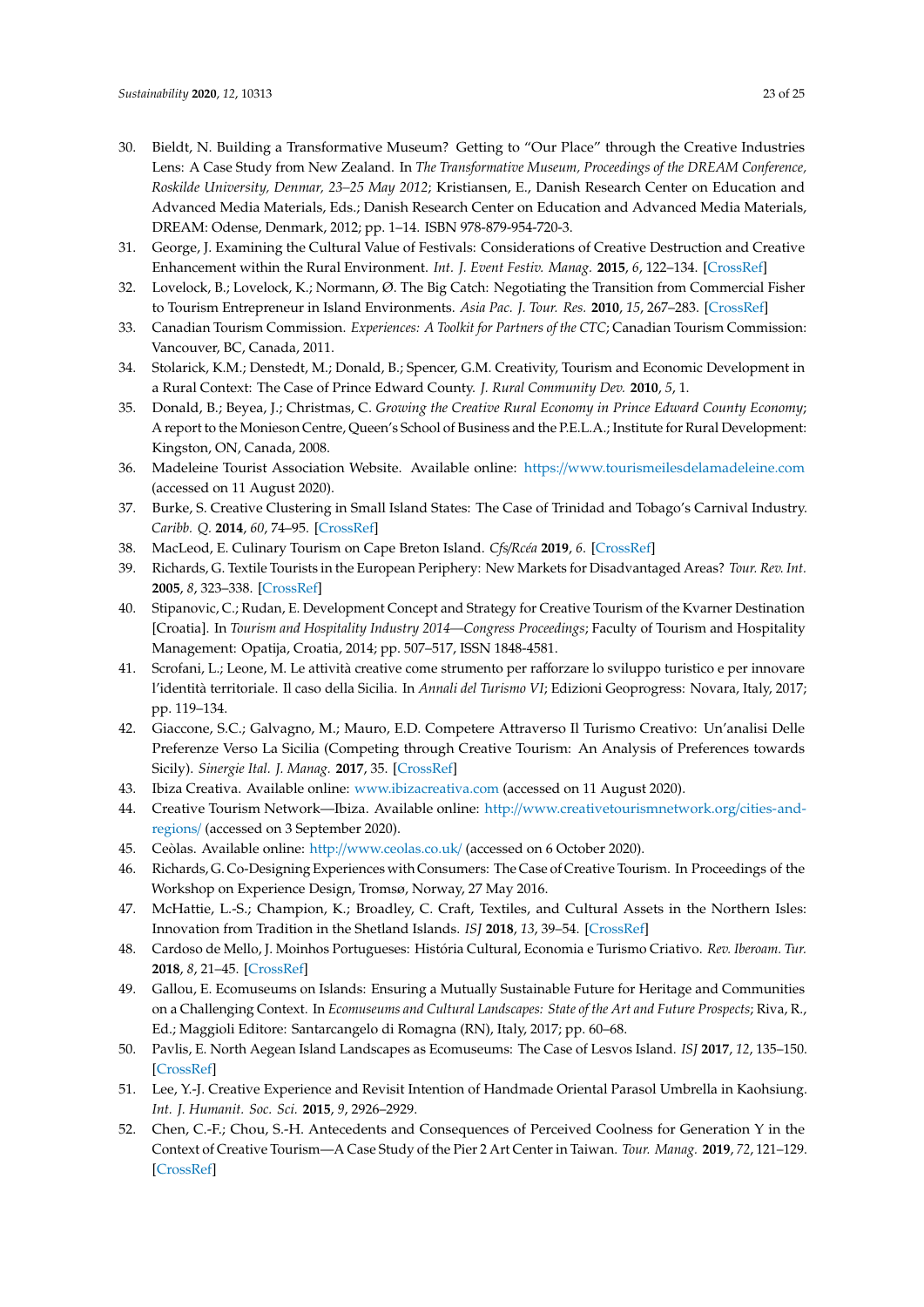- <span id="page-23-0"></span>53. Tan, S.-K.; Kung, S.-F.; Luh, D.-B. A Model of 'Creative Experience' in Creative Tourism. *Ann. Tour. Res.* **2013**, *41*, 153–174. [\[CrossRef\]](http://dx.doi.org/10.1016/j.annals.2012.12.002)
- <span id="page-23-1"></span>54. Tan, S.-K.; Tan, S.-H.; Luh, D.-B.; Kung, S.-F. Understanding Tourist Perspectives in Creative Tourism. *Curr. Issues Tour.* **2016**, *19*, 981–987. [\[CrossRef\]](http://dx.doi.org/10.1080/13683500.2015.1008427)
- <span id="page-23-2"></span>55. Wu, C.-Y.; Lee, C.-J.; Jian, T.B.-X. Authenticity: Creative Tourism and Large Variation of Community. *AJT* **2017**, *4*, 125–146. [\[CrossRef\]](http://dx.doi.org/10.30958/ajt.4.2.3)
- <span id="page-23-3"></span>56. British Council; Taipei Culture Foundation-Songshan Culture & Creative Park. *Mapping Taiwan's Creative Hubs: Searching for Taiwan's Creative Context*; British Council: Taipei, Taiwan, 2016. Available online: https://[creativeconomy.britishcouncil.org](https://creativeconomy.britishcouncil.org/media/resources/Taiwan_Creative_Hub_Mapping_Report_Final_2016_B7z49nO.pdf)/media/resources/Taiwan\_Creative\_Hub [Mapping\\_Report\\_Final\\_2016\\_B7z49nO.pdf](https://creativeconomy.britishcouncil.org/media/resources/Taiwan_Creative_Hub_Mapping_Report_Final_2016_B7z49nO.pdf) (accessed on 10 December 2020).
- <span id="page-23-4"></span>57. Blapp, M.; Mitas, O. Creative Tourism in Balinese Rural Communities. *Curr. Issues Tour.* **2018**, *21*, 1285–1311. [\[CrossRef\]](http://dx.doi.org/10.1080/13683500.2017.1358701) 58. Blapp, M.; Mitas, O. The Role of Authenticity in Rural Creative Tourism. In *A Research Agenda for Creative*
- <span id="page-23-5"></span>58. Blapp, M.; Mitas, O. The Role of Authenticity in Rural Creative Tourism. In A Research Agenda for Creative Tourism; Duxbury, N., Richards, G., Eds.; Edward Elgar Publishing: Cheltenham, UK, 2019; pp. 28-40. ISBN 978-178-811-071-6.
- <span id="page-23-6"></span>59. Indah Mulyaningrum, N.; Hanifa Karismawandri, D. Travelling With Heart: Role of Wanderlust Indonesia as a Creative Travel Provider. In Proceedings of the International Conference on Tourism, Gastronomy, and Tourist Destination (ICTGTD 2016), Djakarta, Indonesia, 14–15 November 2016; Atlantis Press: Jakarta, Indonesia, 2017. [\[CrossRef\]](http://dx.doi.org/10.2991/ictgtd-16.2017.28)
- <span id="page-23-7"></span>60. Sutawa, G.K. Issues on Bali Tourism Development and Community Empowerment to Support Sustainable Tourism Development. Procedia Econ. Financ. 2012, 4, 413-422. [\[CrossRef\]](http://dx.doi.org/10.1016/S2212-5671(12)00356-5)
- <span id="page-23-8"></span>61. Jenkins, L.D.; Romanos, M. The Art of Tourism-Driven Development: Economic and Artistic Well-Being of Artists in Three Balinese Communities. *J. Tour. Cult. Chang.* **2014**, 12, 293–306. [\[CrossRef\]](http://dx.doi.org/10.1080/14766825.2014.934377)
- <span id="page-23-9"></span>62. Panitcharernkit, D. Local Creative Tourism: A Case Study on Phuket. J. US China Public Adm. 2013, *10*, 303–309. 309.
- <span id="page-23-10"></span>63. Sungsuwan, T. Creative Tourism in Koh Samed: The Answer for Sustainable Tourism? Nida Case Res. J. 2018, *<i>10***, 1.**  $\blacksquare$
- <span id="page-23-11"></span>64. Saiphan, P.; Teparakul, O.; Sangsnit, N.; Pathomwaree, S. Innovation in Sustainable and Responsible Tourism *Practices through Creative Tourism in Thailand*; Tourtravel '14 Conference: Istanbul, Turkey, 2014. *Practices through Creative Tourism in Thailand*; Tourtravel '14 Conference: Istanbul, Turkey, 2014.
- <span id="page-23-12"></span>65. Channara, R.; Sregongsang, S.; Somnuek, P. The Feasibility of Creative Tourism Activities Development of i5. Channara, R.; Sregongsang, S.; Somnuek, P. The Feasibility of Creative Tourism Activities Development of<br>Koh Trong and Koh Phdao in Kratie Province, Cambodia. <sup>275สารศิลปศาสตร์ มหาวิทยาล*ัยอุบลราชธานี* 2015,</sup> *11*, 249–281. *11*, 249–281.
- <span id="page-23-13"></span>66. Qu, M. Art Interventions on Japanese Islands: The Promise and Pitfalls of Artistic Interpretations of 66. Qu, M. Art Interventions on Japanese Islands: The Promise and Pitfalls of Artistic Interpretations of Community. Int. J. Soc. Political Community Agendas Arts **2019**. [\[CrossRef\]](http://dx.doi.org/10.18848/2326-9960/CGP/v14i03/19-38)
- <span id="page-23-14"></span>67. Bellow, E.; Majd, T.; Casalegno, C. Creative and Sustainable Tourism: The Case of Ainu in Japan. Symph. Emerg. *Issues Manag.* **2019**, 2, 119–132. [\[CrossRef\]](http://dx.doi.org/10.4468/2019.2.11bellow.majd.casalegno)
- <span id="page-23-15"></span>68. Zhang, Y.; Xie, P.F. Motivational Determinates of Creative Tourism: A Case Study of Albergue Art Space 68. Zhang, Y.; Xie, P.F. Motivational Determinates of Creative Tourism: A Case Study of Albergue Art Space in Macau. *Curr. Issues Tour.* **2019**, 22, 2538–2549. [\[CrossRef\]](http://dx.doi.org/10.1080/13683500.2018.1517733)
- <span id="page-23-16"></span>69. Suntikul, W.; Jachna, T. The Co-Creation/Place Attachment Nexus. Tour. Manag. 2016, 52, 276-286. [\[CrossRef\]](http://dx.doi.org/10.1016/j.tourman.2015.06.026)
- <span id="page-23-17"></span>70. Ooi, C.-S. Tourism, Creativity and Development. In *Tourism, Creativity and Development*; Richards, G., Wilson, J., Eds.; Routledge: London, UK, 2007; pp. 240–251. [\[CrossRef\]](http://dx.doi.org/10.4324/9780203933695)
- <span id="page-23-18"></span>71. Ho, K.C. The Neighbourhood in the Creative Economy: Policy, Practice and Place in Singapore. *Urban Stud.* 71. Ho, K.C. The Neighbourhood in the Creative Economy: Policy, Practice and Place in Singapore. *Urban Stud.*  **2009**, *46*, 1187–1201. [\[CrossRef\]](http://dx.doi.org/10.1177/0042098009103860)
- <span id="page-23-19"></span>72. Trivic, Z.; Tan, B.K.; Mascarenhas, N.; Duong, Q. Capacities and Impacts of Community Arts and Culture Initiatives in Singapore. *J. Arts Manag. Law Soc.* 2020, 50, 85-114. [\[CrossRef\]](http://dx.doi.org/10.1080/10632921.2020.1720877)
- <span id="page-23-20"></span>73. Khoo, S.L.; Samat, N.; Badarulzaman, N.; Dawood, S.R.S. The Promise and Perils of the Island City of George Town (Penang) as a Creative City. *UIS* 2015, 1, 20–34. [\[CrossRef\]](http://dx.doi.org/10.20958/uis.2015.2)
- <span id="page-23-21"></span>74. Lafzi Ghazi, E.; Goede, M. Creative Economy Assessment: A Case Study of Kish Island. *Int. J. Soc. Econ.* 74. Lafzi Ghazi, E.; Goede, M. Creative Economy Assessment: A Case Study of Kish Island. *Int. J. Soc. Econ.*  **2017**, *44*, 1940–1956. [\[CrossRef\]](http://dx.doi.org/10.1108/IJSE-05-2016-0141)
- <span id="page-23-22"></span>75. Weaver, D. Creative Periphery Syndrome? Opportunities for Sustainable Tourism Innovation in Timor-Leste, an Early Stage Destination. *Tour. Recreat. Res.* 2018, 43, 118–128. [\[CrossRef\]](http://dx.doi.org/10.1080/02508281.2017.1397838)